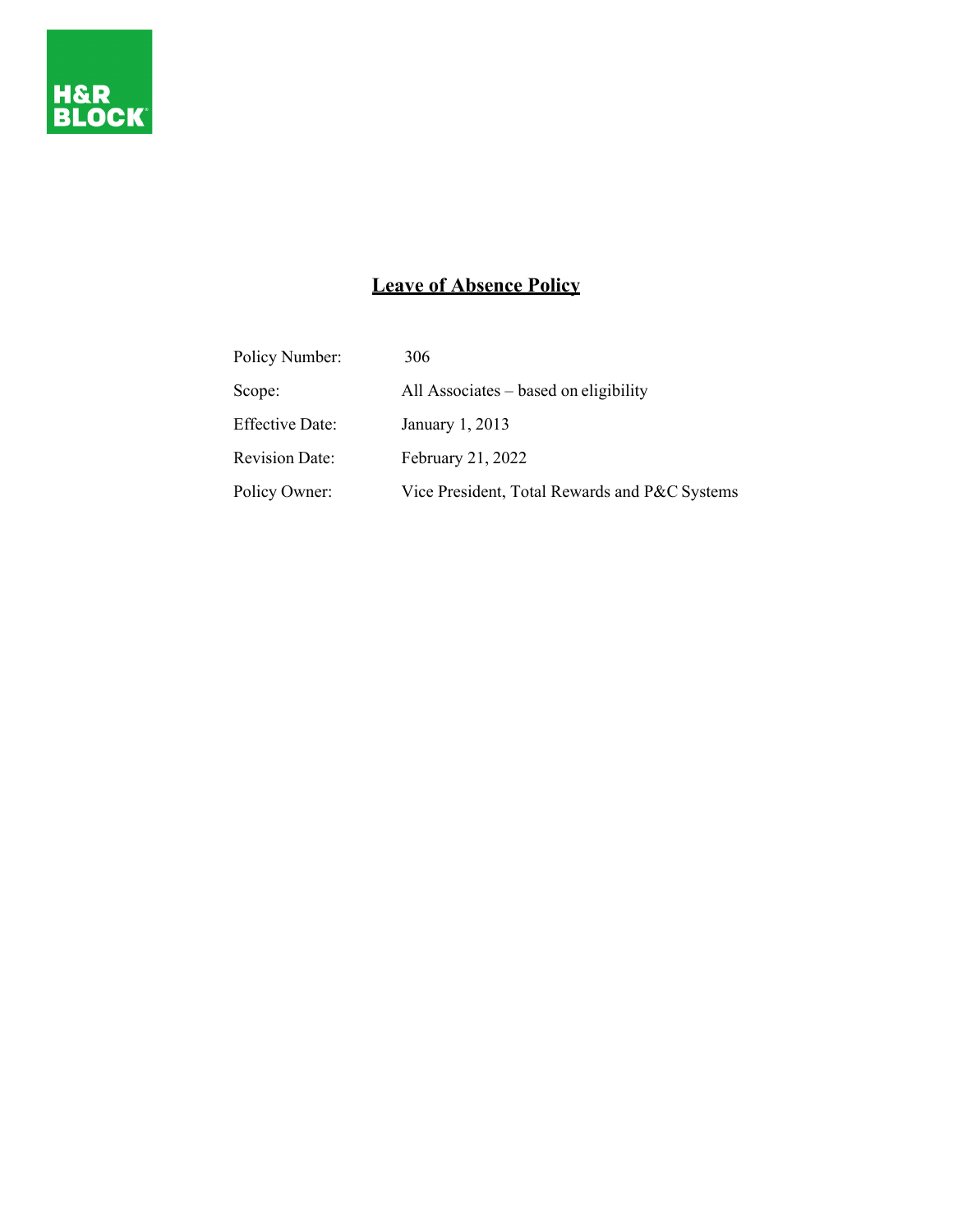# **Table of Contents**

(Click headers below to go straight to desired section)

<span id="page-1-0"></span>

| Introduction to Leave of Absence Policy                                     | 3     |
|-----------------------------------------------------------------------------|-------|
| Family and Medical Leave of Absence (FMLA)                                  | 3     |
| Eligibility                                                                 | 3     |
| Reasons for Leave                                                           | 3     |
| Length of Leave                                                             | 4     |
| Notice and Certification                                                    | 5     |
| Pay During Leave                                                            | 5     |
| <b>Benefits During Leave</b>                                                | 6     |
| <b>Job Reinstatement</b>                                                    | 7     |
| Personal Leave                                                              |       |
| Eligibility                                                                 | 8     |
| Length of Leave                                                             | 8     |
| Requesting a Personal Leave                                                 | $8\,$ |
| Pay During Personal Leave                                                   | 8     |
| <b>Benefits During Personal Leave</b>                                       | 9     |
| Military Leave                                                              | 10    |
| Eligibility                                                                 | 10    |
| Requesting a Military Leave                                                 | 10    |
| Pay During Military Leave                                                   | 10    |
| <b>Benefits During Military Leave</b>                                       | 11    |
| <b>Job Reinstatement</b>                                                    | 12    |
| Jury and Witness Duty Leave                                                 |       |
| Pay During Leave                                                            | 13    |
| Voting Leave                                                                | 14    |
| <b>Bereavement Leave</b>                                                    | 14    |
| Other Leaves of Absence                                                     | 15    |
| Paid Caregiver Leave                                                        | 16    |
| Eligibility                                                                 | 16    |
| Exclusions                                                                  | 16    |
| Definitions                                                                 | 16    |
| Policy                                                                      | 17    |
| Process                                                                     | 18    |
| Paid Parental Leave                                                         | 19    |
| Eligibility                                                                 | 19    |
| Exclusions                                                                  | 19    |
| Definitions                                                                 | 19    |
| Policy                                                                      | 19    |
| Process                                                                     | 20    |
| Employee Rights and Responsibilities under the Family and Medical Leave Act | 22    |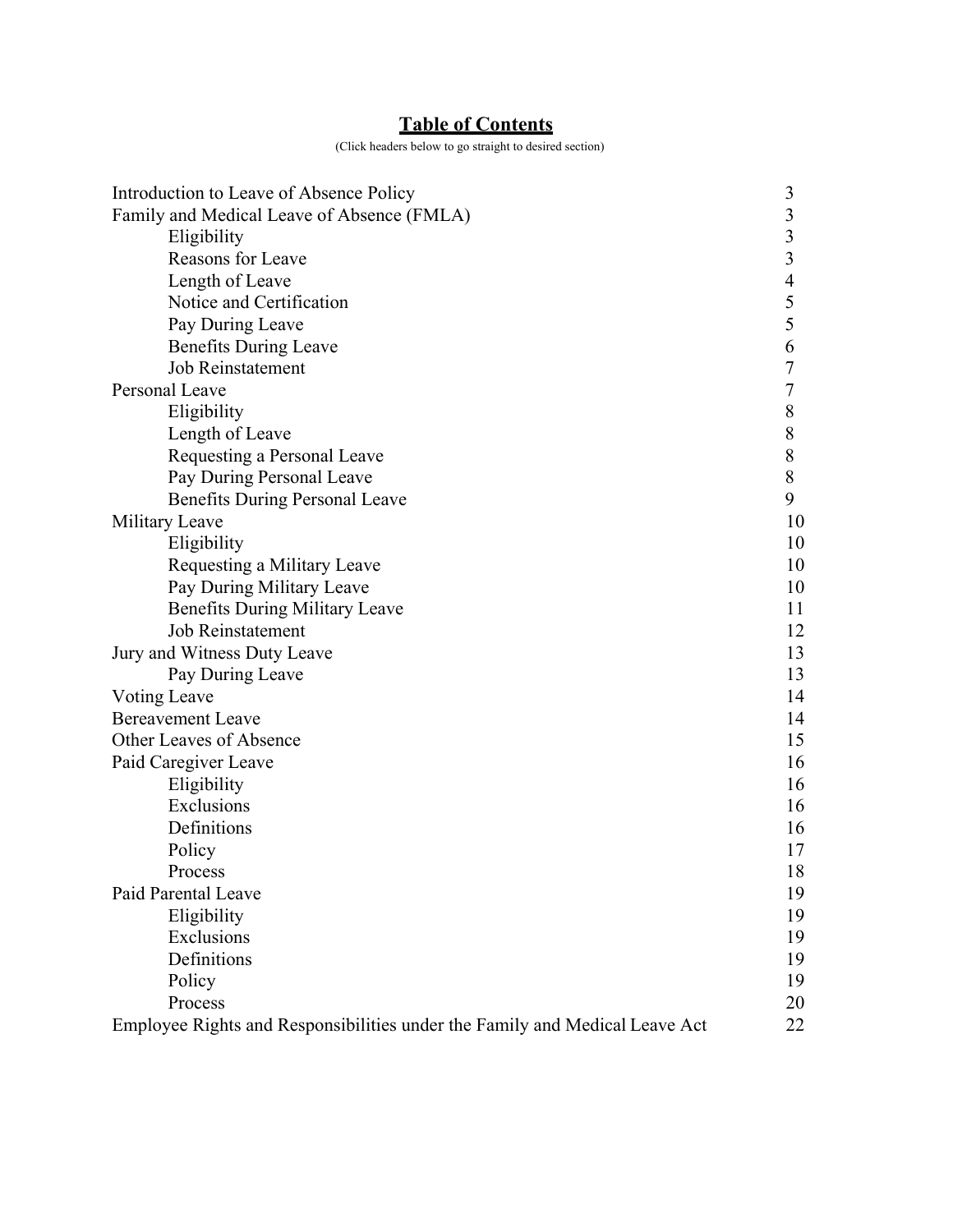## <span id="page-2-1"></span>**Introduction**

<span id="page-2-0"></span>It is the policy of H&R Block to provide a leave of absence to eligible associates for qualifying reasons as set forth below and as required by applicable federal and state law. The following policy provides general information regarding H&R Block's leave of absence policies for leaves that commence on or after the above Revision Date. For additional information regarding a leave of absence, please contact the People Center at 877-2CALL-HR (877-222-5547). If an associate works in a state with greater or different leave of absence requirements, H&R Block will comply with all applicable laws.

### **Family and Medical Leave of Absence**

H&R Block will grant family and medical leave in accordance with the requirements of the federal Family and Medical Leave Act (FMLA) and applicable state law in effect at the time the leave is granted. Although federal and state family and medical leave laws may have different names, these types of leaves are collectively referred to in this policy as "FMLA Leave." To the extent state law provides greater benefits than set forth under this FMLA Leave policy, associates will be eligible for the most generous benefits available under applicable law.

Associates should contact their manager as soon as they become aware of the need for a FMLA Leave. Associates are expected to provide prompt notice to H&R Block of any change(s) to their return-to-work date. Accepting or continuing other employment while on leave that is contrary to the restrictions indicated by the FMLA certification or filing for unemployment insurance benefits while on leave may be treated as a voluntary resignation from employment.

## **Eligibility**

To be eligible for FMLA Leave benefits, an associate must (1) have completed at least twelve months of service with H&R Block (services does not need to be consecutive), (2) have worked a minimum of 1,250 hours in the twelve-month period immediately preceding the start of leave, and (3) work at a location where at least 50 associates are employed within 75 miles as of the date the leave is requested.

### **Reasons for Leave**

Eligible associates may be granted FMLA Leave for any of the following reasons:

- The birth, adoption, or foster care of an associate's child within twelve months following birth or placement of the child ("Bonding Leave").
- To care for the associate's family member (spouse, domestic partner\*, child, child of a domestic partner\*, parent—not parent-in-law) who has a serious health condition ("Family CareLeave").
- An associate's inability to work because of the associate's own serious health condition ("Serious Health Condition Leave").
- A "qualifying exigency," as defined under the FMLA, arising from a spouse's, child's, or parent's active duty or call to active duty in a foreign country as a member of the military reserves, National Guard, or Armed Forces ("Military Emergency Leave").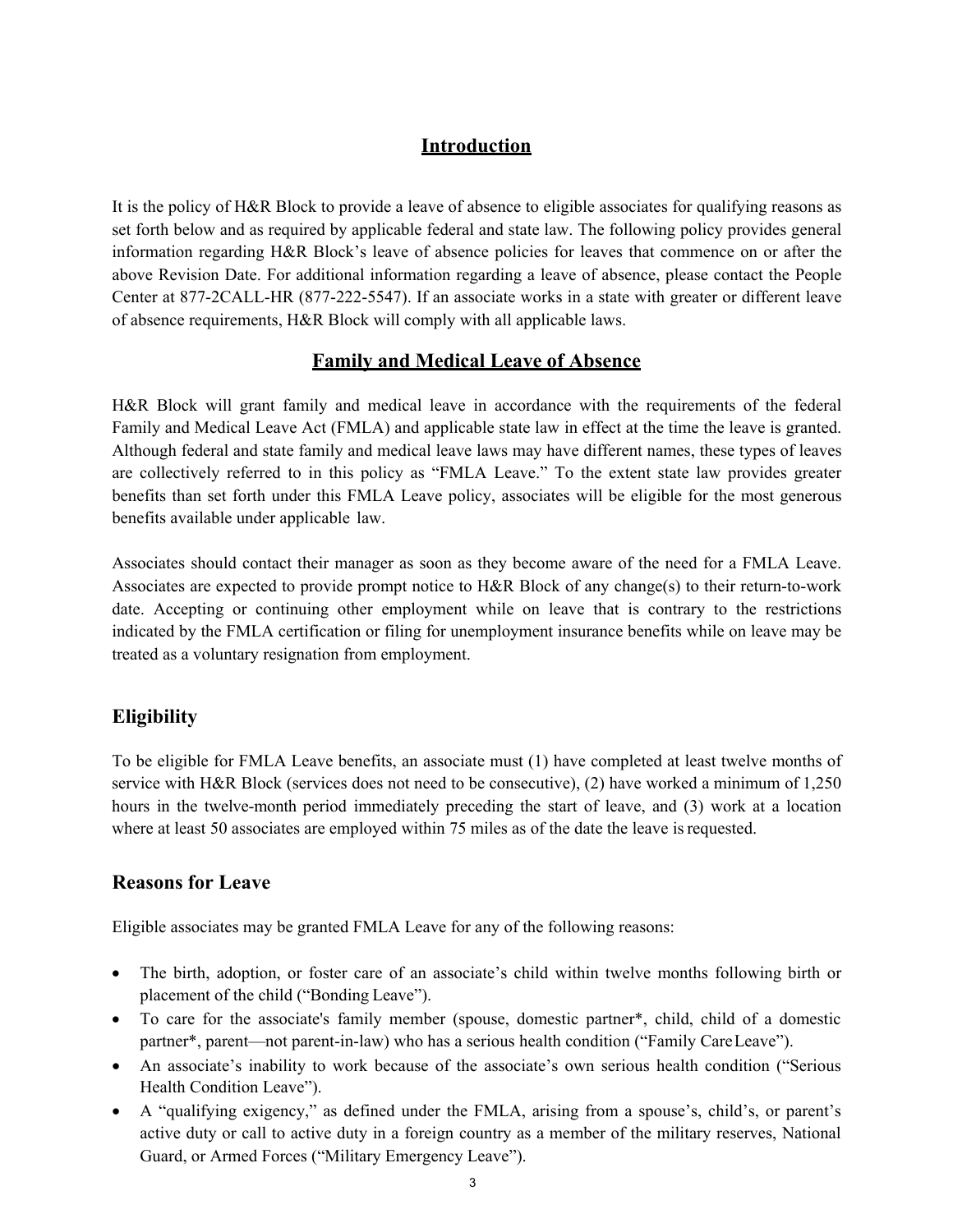<span id="page-3-0"></span>• To care for a spouse, child, parent or next of kin (nearest blood relative) who is: (a) an Armed Forces member (including the military reserves and National Guard) undergoing medical treatment, recuperation, or therapy, is otherwise in an outpatient status, or is otherwise on the temporary disability retired list for a serious injury or illness incurred or aggravated in the line of duty while on active duty that may render him or her medically unfit to perform his or her duties or (b) a person who, during the five (5) years prior to the treatment necessitating the leave, served in the active military, Naval, or Air Service, and who was discharged or released there under conditions other than dishonorable (a "veteran" as defined by the Department of Veteran Affairs) and who has a qualifying injury or illness incurred or aggravated in the line of duty while on active duty that manifested itself before or after the member became a veteran ("Military Caregiver Leave").

\*Domestic partner is as defined in H&R Block's Domestic Partner Benefits. Care of an associate's domestic partner with a serious health condition does not qualify under the federal FMLA. However, H&R Block strives to treat domestic partners similarly to spouses whenever legally possible. Therefore, H&R Block will provide leave that is equivalent to FMLA leave for absences taken to care for an associate's domestic partner or child of a domestic partner with a serious health condition. Associates who use FMLA leave to care for a domestic partner but who are not formally entitled to use FMLA for such reasons pursuant to state law will not have their FMLA allotment reduced for such leave time.

## **Length of Leave**

The maximum amount of FMLA Leave that may be taken in a twelve-month period is twelve (12) weeks when the leave is taken for Bonding Leave, Family Care Leave, Serious Health Condition Leave, and/or Military Emergency Leave. For Military Caregiver Leave, the maximum leave entitlement is twenty-six (26) weeks, with leaves for all other reasons constituting no more than twelve (12) of those twenty-six (26) weeks. The leave period is determined using a rolling twelve (12) month period measured backward from the first day the eligible associate takes FMLA Leave. For Military Caregiver Leave, the leave period commences on the first day the eligible associate takes Military Caregiver Leave and ends 12 monthsafter that date.

<span id="page-3-1"></span>If both spouses work for H&R Block and are eligible for leave under this policy, the spouses will be limited to a total of twelve (12) weeks of FMLA Leave between the two when the leave is for Bonding Leave or to care for a parent using Family Care Leave. Spouses will be limited to a total of twenty-six (26) weeks between the two when the leave is for Military Caregiver Leave only or is for a combination of Military Caregiver Leave, Bonding Leave, Family Care Leave to care for a parent, or Military EmergencyLeave.

Bonding Leave must be taken in consecutive work weeks. Family Care Leave, Serious Health Condition Leave, and Military Caregiver Leave may be taken consecutively, intermittently, or on a reduced work schedule based on medical necessity. Eligible associates may also take leave on an intermittent or reducedschedule basis for Military Emergency Leave. Leave taken intermittently may be taken in increments of no less than fifteen (15) minutes.

FMLA Leave runs concurrently with Workers Compensation and Short-Term Disability leaves to the extent permissible under applicable law.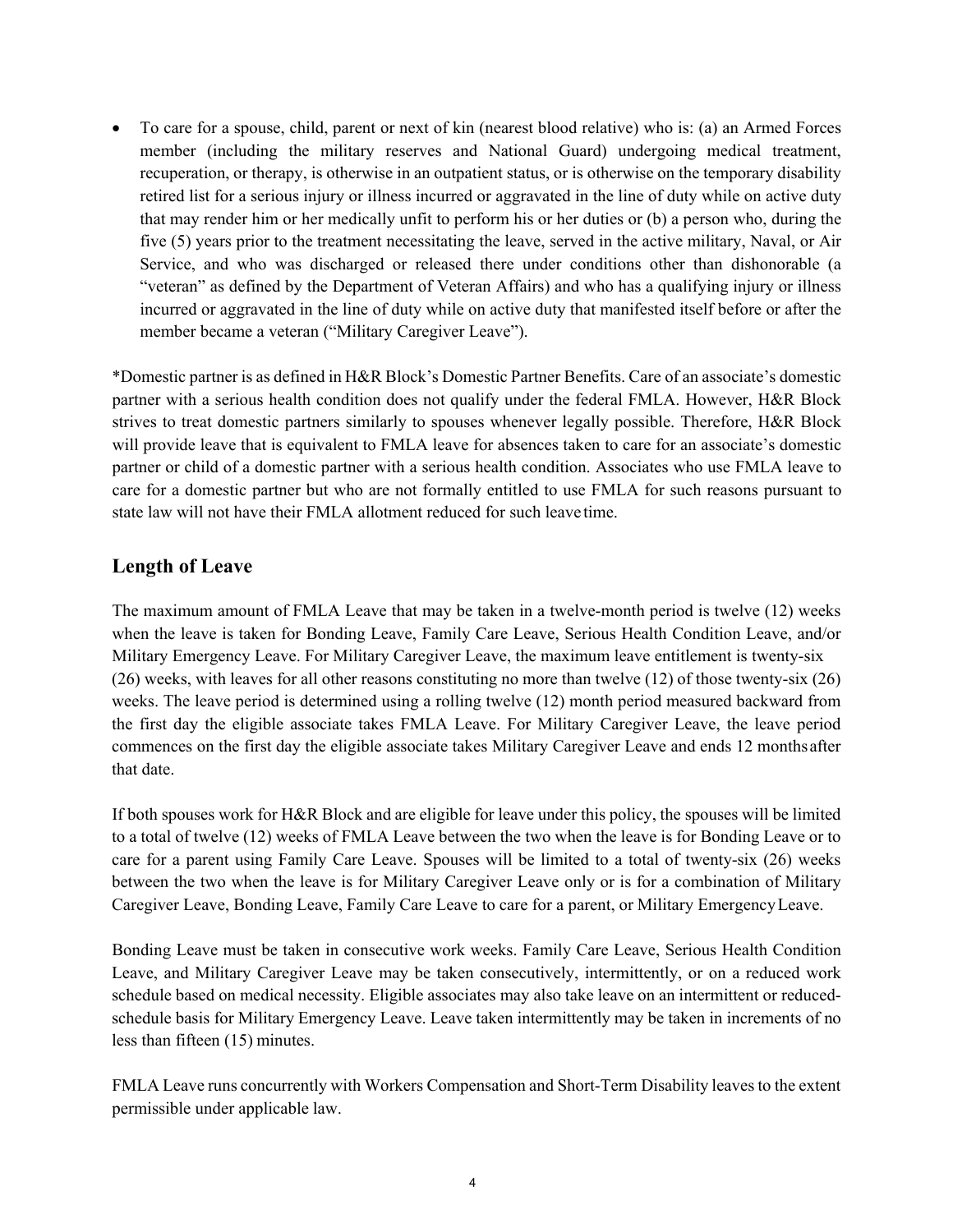## **Notice and Certification**

<span id="page-4-0"></span>Associates must notify their manager of the need for FMLA Leave and call H&R Block's Leave Administrator at (866) 563-3586 at least 30 days in advance of the start of the leave when the leave is foreseeable. In cases where the need for leave is not foreseeable, notification must be given as soon as is practicable and in compliance with H&R Block's normal call-in/absence reporting policies and procedures, absent unusual circumstances.

H&R Block's Leave Administrator will administer the FMLA Leave policy when applicable and will be the point of contact for the associate and the manager during the leave. Associates are required to provide the Leave Administrator with sufficient information to determine if the requested leave may qualify for FMLA Leave and, if applicable, medical certification or other documentation supporting the need for FMLA Leave. Associates may also be required to provide periodic medical and/or leave status reports during FMLA Leave. Failure to comply with these notice and certification requirements may result in delay or denial of leave or corrective action, up to and including termination. Following a request for FMLA Leave or once H&R Block is on notice of a potential FMLA qualifying absence, associates will be notified

of their eligibility for FMLA Leave and, if not eligible, the reason for ineligibility. Associates will also be notified of any additional information required, and of the associate's rights and responsibilities. Once a leave is determined to be FMLA qualifying, associates will also be notified that the leave has been designated as FMLA leave and that the absences will be counted against the associate's leave entitlement.

If an associate fails to return to work at the expiration of the associate's FMLA Leave and has not obtained an extension of the leave, H&R Block may presume that the associate does not plan to return to work and has voluntarily terminated employment.

## **Pay During Leave**

H&R Block requires that sick leave balances available at the start of the leave be used during an approved FMLA Leave, unless prohibited by applicable state law. Short-Term Disability (STD) pay continuation may be available for regular associates taking Serious Health Condition Leave. STD pay continuation is not available during Workers Compensation leave of absence. When STD and/or sick leave benefits have been exhausted, the balance of the FMLA Leave, if any, will be unpaid.

Hourly associates may choose, but are not required, to use vacation or floating holidays for some or all of the remaining FMLA time. If approved, salaried associates may take paid time away from the office for some or all of the remaining FMLA time. However, salaried associates are only able to take paid time away from the office during any approved leave of absence – regardless of whether the underlying absence is for personal, medical or other reasons – up to the same limits established for hourly associates taking vacation (e.g., 10 days for associates with 1-4 years of service, 15 days for associates with 5-9 years of service, and 20 days for associates with 10 or more years of service).

Holidays that occur during FMLA Leave will be paid if the associate is eligible for holiday pay.

For any paid FMLA Leave, associates will be paid based on their standard hours per week. Associates employed in both a seasonal and regular position will be paid based on the standard hours per week in the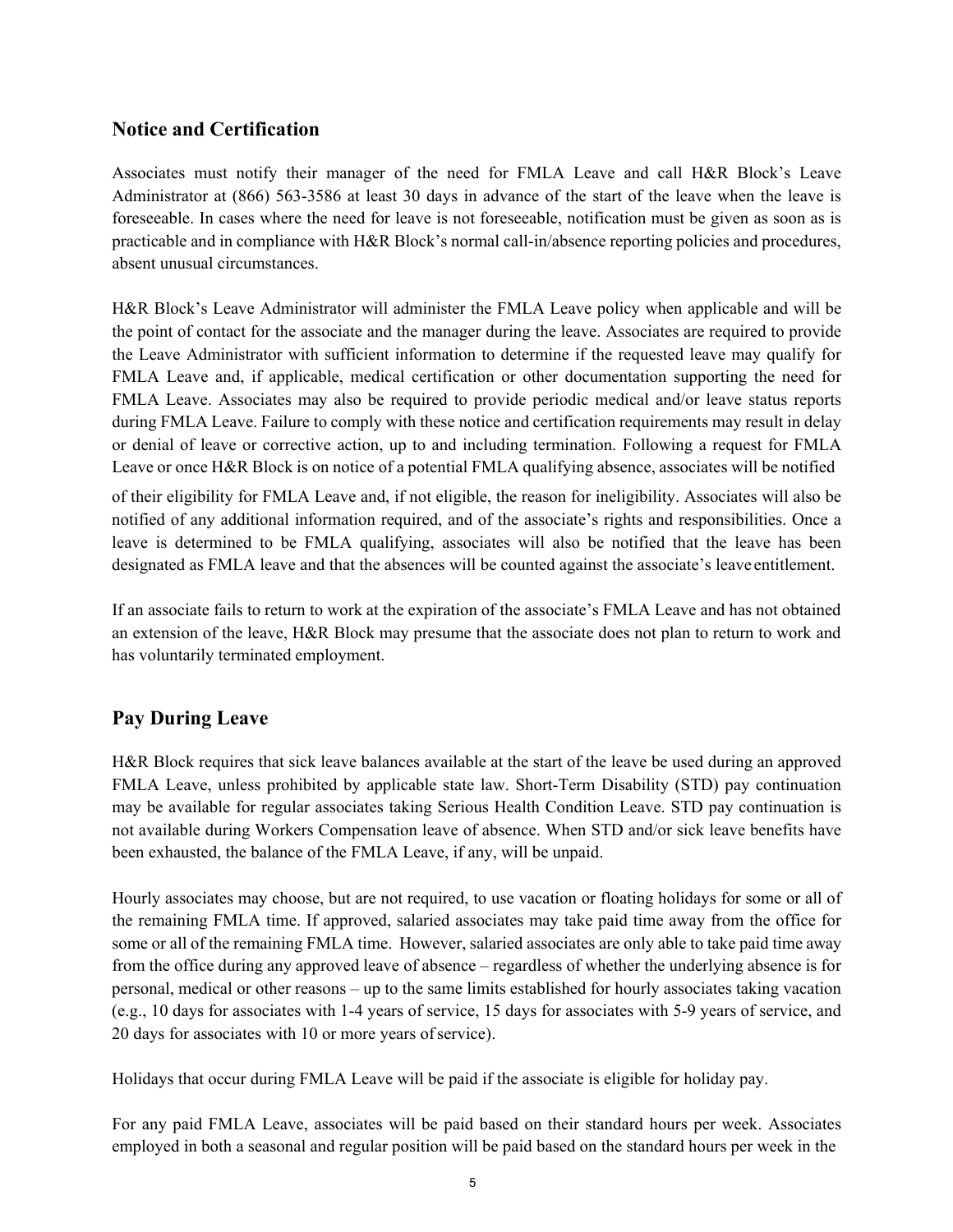<span id="page-5-0"></span>associate's regular position. Paid leave will be administered by the Benefits Team for associates who are on consecutive leaves of absence. Associates who are taking a reduced work schedule or intermittent leave are responsible for recording their own PTO usage. Supervisors are responsible for reviewing and approving time that their associate records for reduced work schedule or intermittent leaves.

## **Benefits During Leave**

#### *Health & Welfare:*

Regular Associates. For regular associates, group health coverage under any group plans in which the associate is enrolled will be maintained during FMLA leave. (The associate shall also have the right to discontinue group health coverage during FMLA leave, if he/she chooses.)

During any **paid** portion of the FMLA leave, normal deductions will be taken from the associate's pay for these benefits. Premiums missed during any **unpaid** portion of FMLA leave will be collected from the associate's paycheck(s) upon the associate's return to work (the company will double the amount it regularly deducts for group health coverage each pay period until the arrears amount is repaid). A regular associate who does not return to work after the expiration of an FMLA Leave may be required to reimburse H&R Block for the insurance premiums paid by H&R Block during the leave.

Upon reemployment with H&R Block, regular associates who elect not to continue health care coverage during the leave will be reinstated into the plans in which they were enrolled prior to the start of the FMLA leave.

Seasonal Associates. For seasonal associates, group health coverage under any group plans in which the associate is enrolled will be maintained during FMLA Leave. (The associate shall also have the right to discontinue group health coverage during FMLA leave, if he/she chooses.)

During any **paid** portion of the FMLA leave, normal deductions will be taken from the associate's pay for these benefits. During any **unpaid** portion of the FMLA leave, the associate will be required to remit payment for his/her premiums to H&R Block's direct billing administrator. Failure to pay premiums timely during a period of unpaid FMLA leave may result in the suspension of coverage until the end of the FMLA leave. Coverage will be reinstated on a go-forward basis if the associate returns to work on or before the date the FMLA leave ends.

Upon reemployment with H&R Block, seasonal associates who elect not to continue health care coverage during the leave will be reinstated into the plans in which they were enrolled prior to the start of the FMLA leave.

#### *PTO:*

For regular, hourly associates, vacation time will accrue up to the maximum balance allowed during the portion of any paid FMLA Leave. A regular, hourly associate on unpaid FMLA Leave is not eligible for vacation accruals.

#### *Retirement Savings Plan:*

Any period of FMLA Leave will be treated as continuous service for the purposes of eligibility to participate in the H&R Block Retirement Savings (401(k)) Plan. Associates may withdraw funds from the 401(k) Plan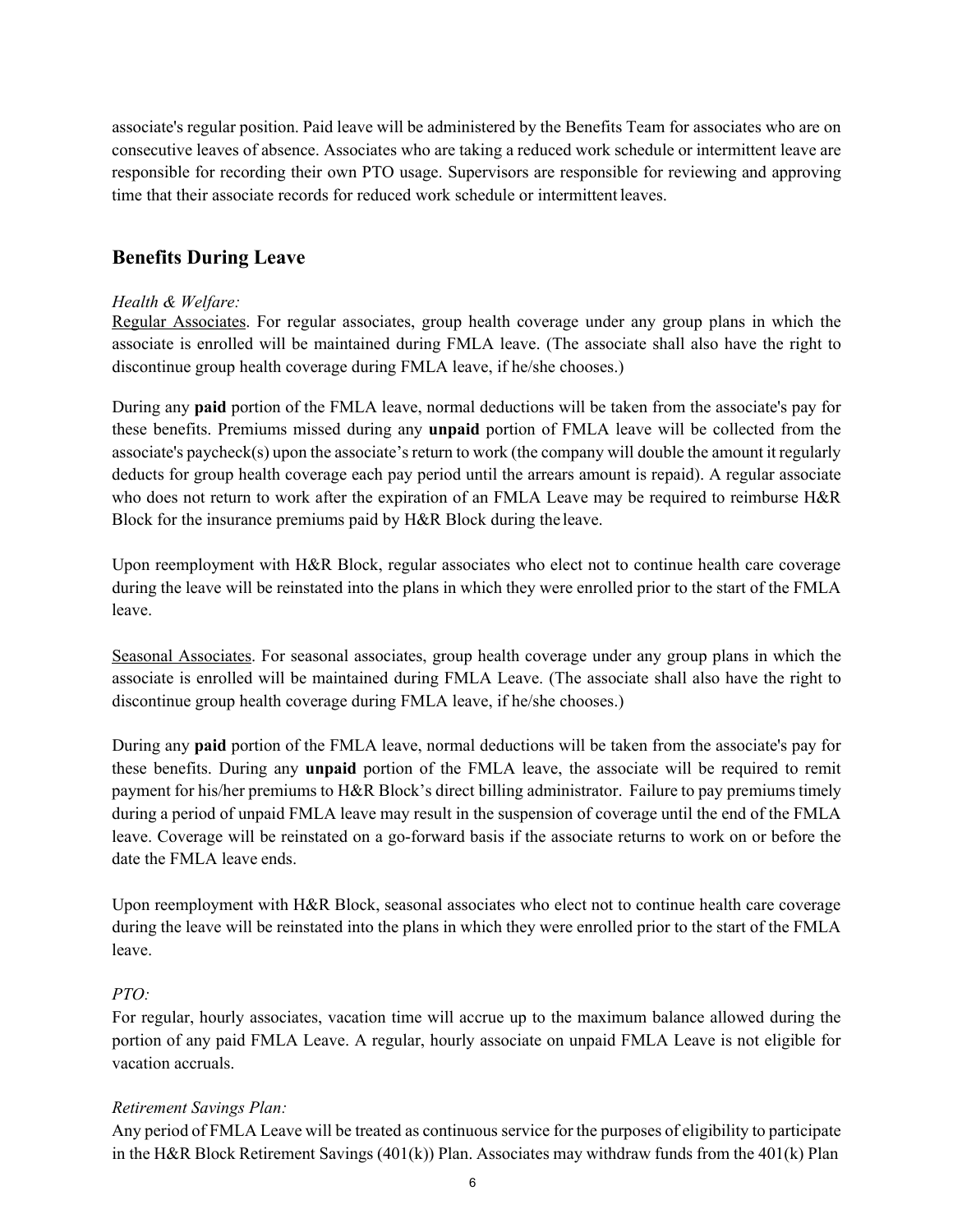<span id="page-6-0"></span>under the same provisions as active associates but cannot receive full distribution of their account until either the period of statutory re-employment rights has expired, or their employment is terminated. Regular associates who are on FMLA Leave and who have a  $401(k)$  loan are responsible for ensuring that the loan repayments are paid monthly to Fidelity through ACH. Any 401(k) loan repayments may be suspended during an unpaid FMLA Leave in accordance with the  $401(k)$  Plan loan policies and procedures.

#### *Other Benefits:*

For both regular and seasonal associates, other benefits, such as life insurance, accidental death and dismemberment (AD&D), and long-term disability, will be governed in accordance with the terms of the applicable benefit plan. Payment must be made in accordance with the applicable payment rules set forth above. Benefit plan information can be found on DNA > Career & Development > Benefits. Re-enrollment will be administered according to the individual plan policies.

#### **Job Reinstatement**

<span id="page-6-1"></span>Under most circumstances, associates will be reinstated to the same position held at the time of the FMLA leave or to an equivalent position with equivalent pay, benefits and other employment terms, and conditions upon returning from FMLA Leave. However, an associate has no greater right to reinstatement than if the associate had been continuously employed rather than on FMLA Leave. For example, if an associate would have been laid off had the associate not gone on FMLA Leave, or if the associate's position had been eliminated during the FMLA Leave, the associate would not be entitled to reinstatement. In addition, "Key Employees," as defined under the FMLA, may be subject to reinstatement limitations in some circumstances.

An associate returning to work from a Serious Health Condition Leave may be requested to submit a medical certification of fitness for duty.

An associate who fails to return to work as scheduled after FMLA Leave or exceeds the 12-week FMLA Leave entitlement (or in the case of Military Caregiver Leave, the 26-week FMLA Leave entitlement) will be subject to H&R Block's standard leave of absence and attendance policies, unless the reason is legally protected. Following the conclusion of FMLA Leave, H&R Block's obligation to maintain group health plan benefits will end (subject to any applicable COBRA rights), unless otherwise required by applicable law.

A Notice of Employee Rights and Responsibilities Under the Family and Medical Leave Act (WHD Publication 1420) is attached to this Leaves of Absence policy.

#### **Personal Leave**

H&R Block may, in its sole discretion, provide a personal leave of absence to eligible associates for (i) medical reasons where the associate and/or condition does not qualify for leave under the Family and Medical Leave Act, or (ii) non-medical personal reasons. Personal leaves are not guaranteed. Business needs, length of service, job performance, and attendance record will be taken into consideration by the manager when reviewing requests for a personal leave of absence.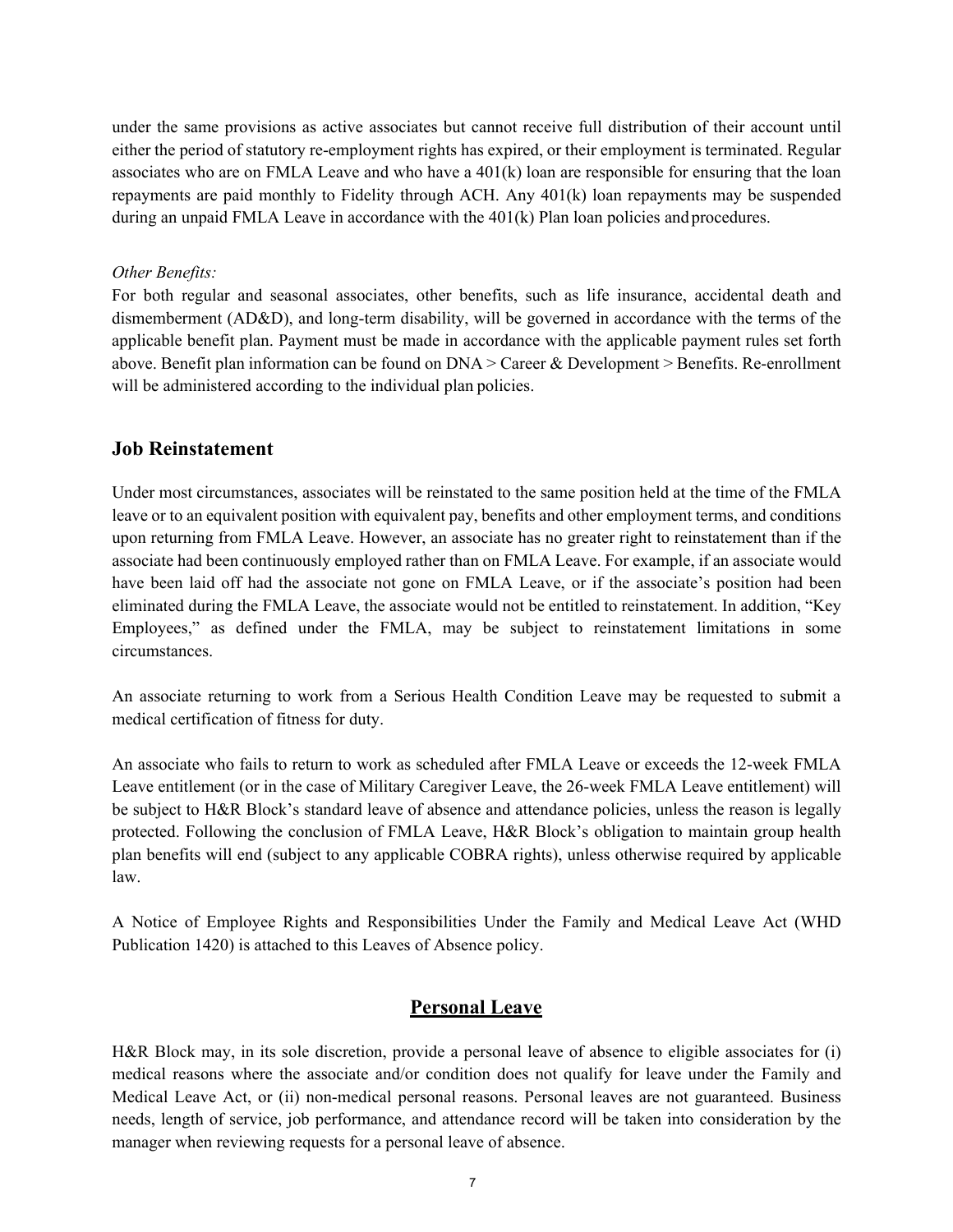<span id="page-7-1"></span><span id="page-7-0"></span>Absences due to an approved personal leave of absence will not be taken into consideration when attendance counseling is required. Job protection is not guaranteed. Associates who fail to return on the date following the last day of an approved personal leave request will be considered to have voluntarily resigned unless valid reasons are presented, and proper arrangements are made for an extension.

<span id="page-7-2"></span>In granting a personal leave for medical reasons, and providing reinstatement from such a leave, H&R Block will comply with all applicable federal and state laws.

The Military/Personal Leave of Absence form can be found on  $DNA >$  Career & Development > Benefits > Paid Time Off & Leaves of Absence.

## **Eligibility**

Full-time and part-time regular associates scheduled for 20 or more hours per week and seasonal associates are eligible to request a personal leave of absence.

## **Length of Leave**

A personal leave of absence request may be approved for up to 30 days at a time. Requests for an extension of a personal leave of absence may be approved up to a maximum total leave period (including the initial leave) of 90 days per calendar year.

## **Requesting a Personal Leave**

Associates must request a personal leave of absence by submitting a Personal Leave of Absence Form at least 30 days in advance of the start of the leave when the leave is foreseeable. The manager must review and approve the requested personal leave and fax the completed Request for Personal Leave of Absence Form to the Benefits Team at (816) 854-8027.

## **Pay During Personal Leave**

H&R Block requires that Paid Time Off (PTO) balances (i.e., vacation, floating holidays, and, if applicable, sick leave) available at the start of the leave be used during an approved personal leave, unless prohibited by applicable state law. Please note, however, that salaried associates are only able to take paid time away from the office during any approved leave of absence – regardless of whether the underlying absence is for personal, medical or other reasons – up to the same limits established for hourly associates taking vacation (e.g., 10 days for associates with 1-4 years of service, 15 days for associates with 5-9 years of service, and 20 days for associates with 10 or more years ofservice).

For any period of paid personal leave, associates will be paid based on their standard hours per week. Associates employed in both a seasonal and regular position will be paid based on the standard hours per week in the associate's regular position.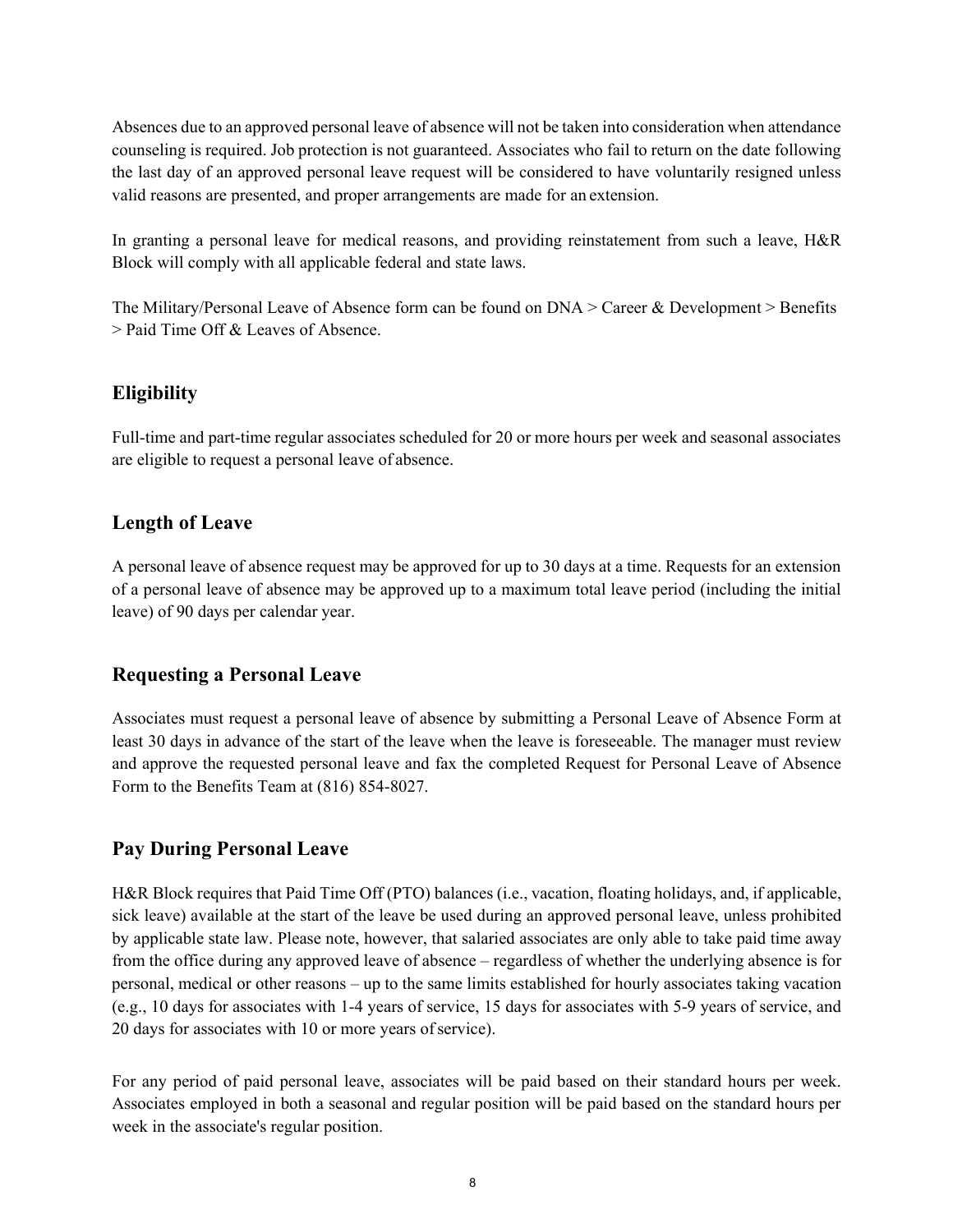#### <span id="page-8-0"></span>**Benefits During Personal Leave**

#### *Health & Welfare:*

Regular Associates. For regular associates, group health coverage under any group plans in which the associate is enrolled will be maintained, and regular premium deductions will continue, during any **paid**  portion of an approved personal leave. Premiums missed during any **unpaid** portion of an approved personal leave will be collected from the associate's paycheck upon the associate's return to work (the company will double the amount it regularly deducts for group health coverage each pay period until the arrears amount is repaid). A regular associate who does not return to work after the expiration of a personal leave may be required to reimburse H&R Block for the insurance premiums paid by H&R Block during the leave.

Seasonal Associates. For seasonal associates, group health coverage under any group plans in which the associate is enrolled will be maintained, and regular premium deductions will continue, during any **paid**  portion of an approved personal leave. During any **unpaid** personal leave, the associate will be required to remit payment for his/her premiums to H&R Block's direct billing administrator. Coverage during an unpaid personal leave will continue until the earliest of (i) the last day of the associate's current stability period under the Affordable Care Act (ACA) or (ii) the day the associate failsto make any required premium payments. If coverage is terminated due to nonpayment of premiums, the associate will not be eligible for benefits for the remainder of his/her current ACA stability period and COBRA will not be offered. The associate's eligibility to resume group health coverage following the end of the current stability period will be determined in accordance with the eligibility rules of the applicable health plan.

Should a regular or seasonal associate's group health coverage be discontinued for a COBRA qualifying reason during an unpaid personal leave of absence (other than failure to pay premiums), the associate may elect to continue group health coverage through COBRA. If continued coverage is elected, the associate will be responsible for payment of the *entire* premium (H&R Block and associate portions).

#### *Other Benefits:*

For both regular and seasonal associates, other benefits, such as life insurance, accidental death and dismemberment (AD&D), and long-term disability, will be governed in accordance with the terms of the applicable benefit plan. Payment must be made in accordance with the applicable payment rules set forth above. Benefit plan information can be found on DNA > Career & Development > Benefits. Re-enrollment will be administered according to the individual plan policies.

#### *PTO:*

For hourly regular associates, vacation time will accrue up to the maximum balance allowed during the portion of any paid approved personal leave. An hourly regular associate on unpaid approved personal leave is not eligible for vacation accruals.

#### *Retirement Savings Plan:*

Any period of an approved personal leave of absence will be treated as continuous service for the purposes of eligibility to participate in the H&R Block Retirement Savings (401(k)) Plan. Associates may withdraw funds from the 401(k) Plan under the same provisions as active associates but cannot receive full distribution of their account until either the period of statutory re-employment rights has expired, or their employment is terminated. Regular associates who are on an FMLA Leave and who have a 401(k) loan are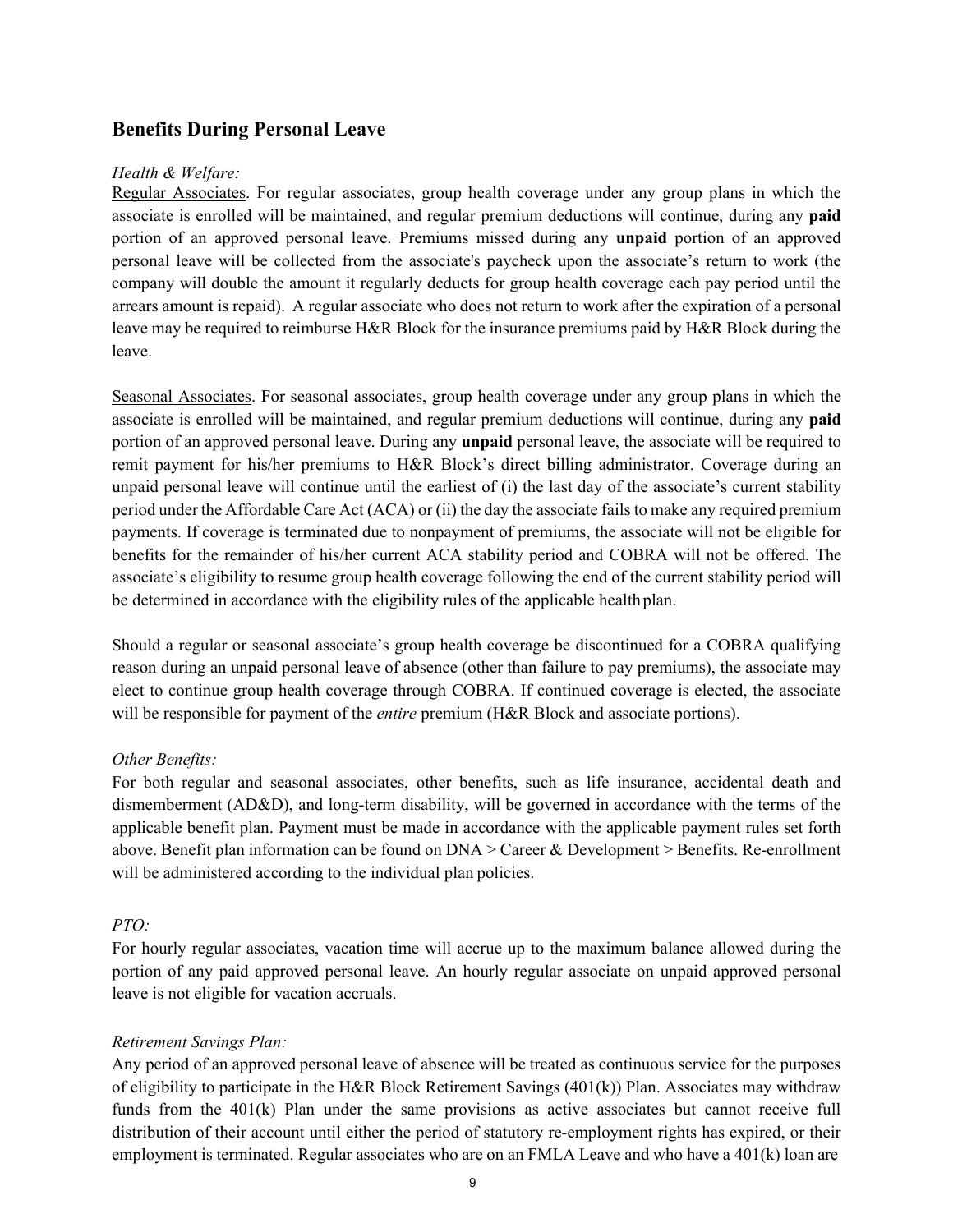<span id="page-9-0"></span>responsible for ensuring that the loan repayments are paid monthly to Fidelity through ACH. Any 401(k) loan repayments may be suspended during an unpaid FMLA Leave in accordance with the 401(k) Plan loan policies and procedures.

#### <span id="page-9-3"></span><span id="page-9-1"></span>**Military Leave**

<span id="page-9-2"></span>H&R Block provides military leaves of absence to associates who serve in the uniformed services as required by the Uniform Services Employment and Reemployment Rights Act (USERRA) and applicable state laws. The uniformed services include the Army, Navy, Marine Corps, Air Force, Coast Guard, and Public Health Service commissioned corps, as well as the reserve components of each of these services, the Army National Guard and Air National Guard and any applicable state military corps. In addition, under the Public Health Security and Bioterrorism Response Act of 2002, certain disaster response work (and authorized training for such work) is considered "service in the uniformed services."

Service in the uniformed services consists of the performance of any of the following on a voluntary or involuntary basis: active duty, active duty for training, inactive duty training (such as drills), initial activeduty training, full-time National Guard duty, and absence from work for an examination to determine fitness for such duty and reserves.

Total military leave time may not exceed five years during employment, except in special circumstances. H&R Block will reactivate eligible associates returning from a military leave of absence in compliance with USERRA and applicable state law.

### **Eligibility**

All regular full-time, regular part-time and seasonal associates are eligible under this policy.

### **Requesting a Military Leave**

Associates must notify their manager of the need for a military leave of absence and submit a Military Leave of Absence Form as far in advance of the start of the leave as possible (unless such notice is impossible, unreasonable or precluded by military necessity). The associate should fax the completed Request for Military Leave of Absence Form to the Benefits Team at (816) 854-8027.

The Military/Personal Leave of Absence form can be found on  $DNA >$  Career & Development  $>$  Benefits > Paid Time Off & Leaves of Absence.

### **Pay During Military Leave**

Associates who are called to Active Duty may be entitled to receive pay differential benefits for some or all of their military leave as set forth more fully below. Otherwise, depending on the purpose of the military leave request, hourly associates may choose to use of accrued Paid Time Off (PTO). Salaried associates who are not receiving pay differential benefits are only able to take paid time away from the office during any approved leave of absence – regardless of whether the underlying absence is for personal, medical or other reasons – up to the same limits established for hourly associates taking vacation (e.g., 10 days for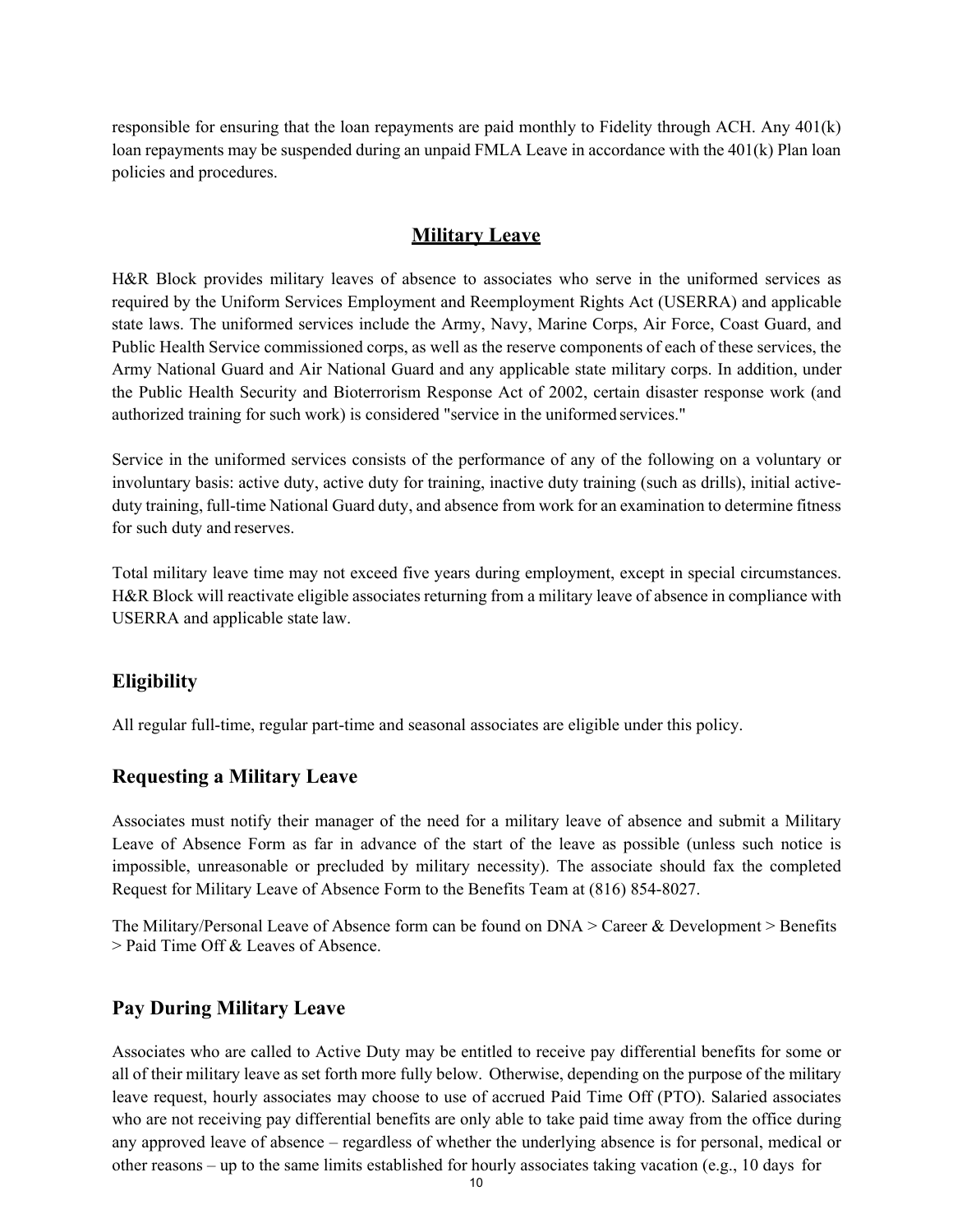associates with 1-4 years of service, 15 days for associates with 5-9 years of service, and 20 days for associates with 10 or more years of service).

<span id="page-10-0"></span>For any paid military leave, associates will be paid based on their standard hours per week at the time leave commences. Associates employed in both a seasonal and regular position will be paid based on the standard hours per week in the associate's regular position. Paid leave will be administered by the Benefits Team for associates who are on consecutive leaves of absence. Associates who are taking a reduced work schedule or intermittent leave are responsible for recording their own PTO usage. Managers are responsible for reviewing and approving time that their associate records for reduced work schedule or intermittent leaves.

#### *Reserve and National Guard Duty Training:*

An associate in a reserve unit required by written orders to participate in military training will be granted a military leave of absence without pay for the period of military training. An associate who enlists in a Reserve or National Guard unit without having previously performed full military service is subject to an initial period of active duty for training and will also be placed on an unpaid military leave of absence. The associate may elect to use accrued PTO (i.e., vacation, personal days, and floating holidays) during this period of training.

#### *Call to Active Duty:*

An associate entering the service under written orders for active military duty will receive the difference between the associate's base compensation from H&R Block and any military pay received (including monthly salary, housing allowance, etc.) for up to twelve months. Commissioned associates will receive the difference between (i) the average of their last three calendar year commissions plus their base compensation from H&R Block and (ii) any military pay received (including monthly salary, housing

allowance, etc.) for up to twelve months. In order to receive pay differential benefits, associates called to active duty are required to submit documentation from the military outlining pay received while on active duty.

#### **Benefits During Military Leave**

#### *Health & Welfare:*

Regular Associates. Regular associates who are on a military leave of absence of 30 or fewer days will have health care coverage as if they had remained actively employed. Regular associates who are on a leave of absence for active military duty of 31 or more days may elect to continue health and welfare benefits for up to 24 months or as otherwise required by applicable law. Should the leave of absence for active military duty extend beyond 24 months, continuation of benefits coverage will end, and the associate may be eligible to continue coverage under COBRA.

If a regular associate is on a **paid** military leave, and has elected to continue health and welfare benefits, normal deductions will be taken from the associate's pay for these benefits. Premiums missed during any **unpaid** portion of an approved military leave will be collected from the associate's paycheck upon the associate's return to work (the company will double the amount it regularly deducts for group health coverage each pay period until the arrears amount is repaid). A regular associate who does not return to work after the expiration of a military leave may be required to reimburse H&R Block for the insurance premiums paid by H&R Block during the leave.

Upon timely reemployment with H&R Block, regular associates who elect not to continue health care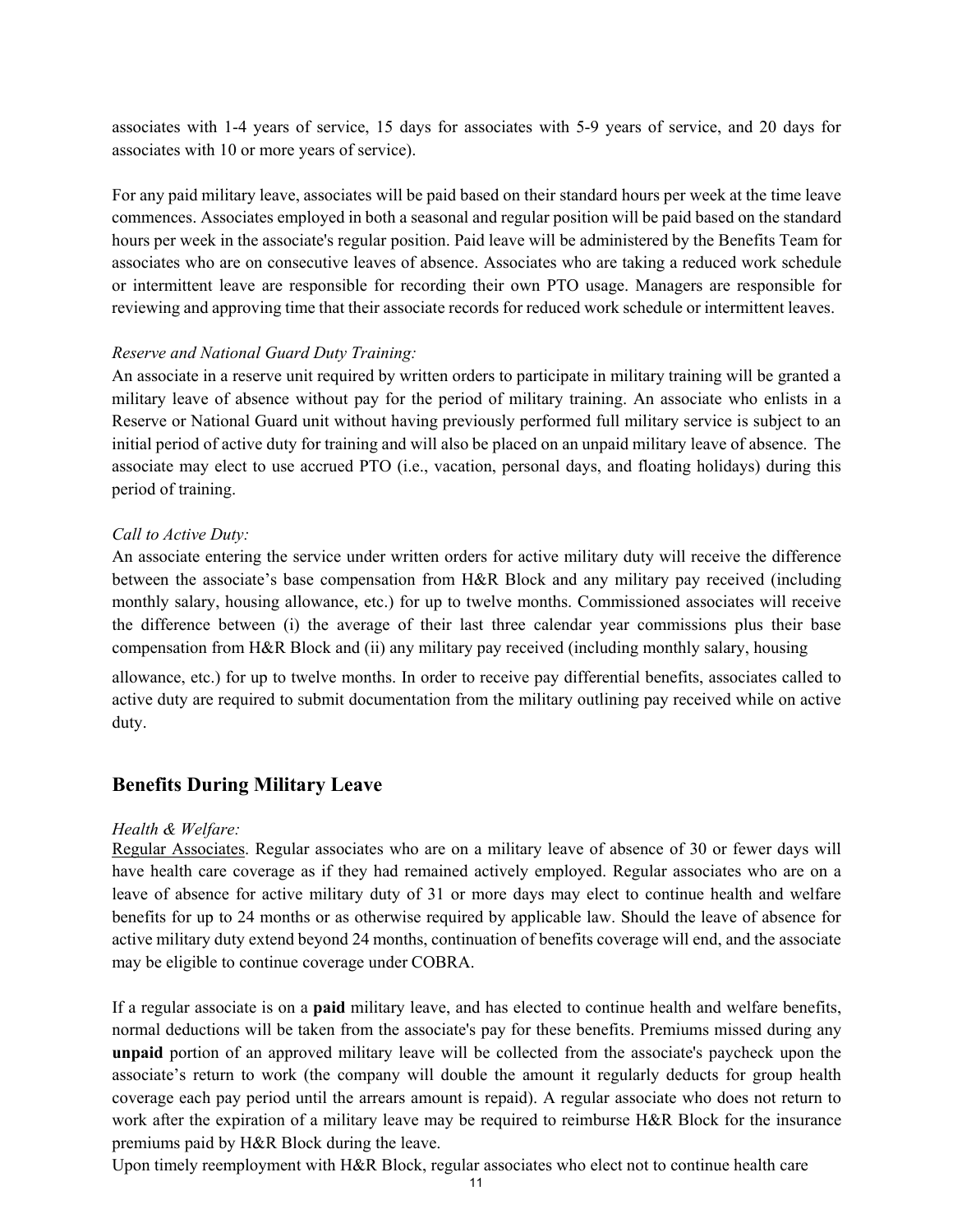coverage during the leave will be reinstated into the plans in which they were enrolled prior to the start of the military leave of absence or an equivalent plan.

Seasonal Associates. Seasonal associates who are on a military leave of absence of 30 or fewer days will have health care coverage as if they had remained actively employed. Seasonal associates who are on a leave of absence for active military duty of 31 or more days may elect to continue health and welfare benefits for up to 24 months or as otherwise required by applicable law. Should the leave of absence for active military duty extend beyond 24 months, continuation of benefits coverage will end, and the associate may be eligible to continue coverage under COBRA.

If the seasonal associate is on a **paid** military leave, and has elected to continue health and welfare benefits, regular premium deductions will continue. During any **unpaid** period of military leave, the associate will be required to remit payment for his/her premiums to H&R Block's direct billing administrator. Failure to pay premiums during a period of unpaid military leave may result in the suspension of coverage until the end of the military leave. Coverage will be reinstated if the associate returns to work on or before the date the associate is required to report back from military leave underUSERRA.

<span id="page-11-0"></span>Upon reemployment with H&R Block, seasonal associates who elected not to continue health care coverage during the leave will be reinstated into the plans in which they were enrolled prior to the start of the military leave.

#### *PTO:*

Associates on leave for active military duty are not eligible for paid holidays that fall within the leave period. PTO benefits (i.e., vacation, sick leave, and floating holidays) will accrue up to the maximum amount allowed. The period of time of active military duty will continue to count toward the associate's service time with H&R Block.

#### *Retirement Savings Plan:*

While the associate is on military leave and receiving pay from H&R Block, any elected deductions under the H&R Block Retirement Savings  $(401(k))$  Plan will continue, unless the associate elects to end those deductions. Associates may withdraw funds from the 401(k) Plan account under the same provisions as active associates but cannot receive full distribution of their account until the period of statutory reemployment rights has expired or the associate resigns. Regular associates who are on an FMLA Leave and who have a 401(k) loan are responsible for ensuring that the loan repayments are paid monthly to Fidelity through ACH. Any 401(k) loan repayments may be suspended during an unpaid FMLA Leave in accordance with the 401(k) Plan loan policies andprocedures.

#### *Other Benefits:*

For both regular and seasonal associates, other benefits, such as life insurance, accidental death and dismemberment (AD&D), and long-term disability, will be governed in accordance with the terms of the applicable benefit plan. Payment must be made in accordance with the applicable payment rules set forth above. Benefit plan information can be found on DNA > Career & Development > Benefits. Re-enrollment will be administered according to the individual plan policies.

## **Job Reinstatement**

Associates will be reemployed following military service if they provide advance written or verbal notice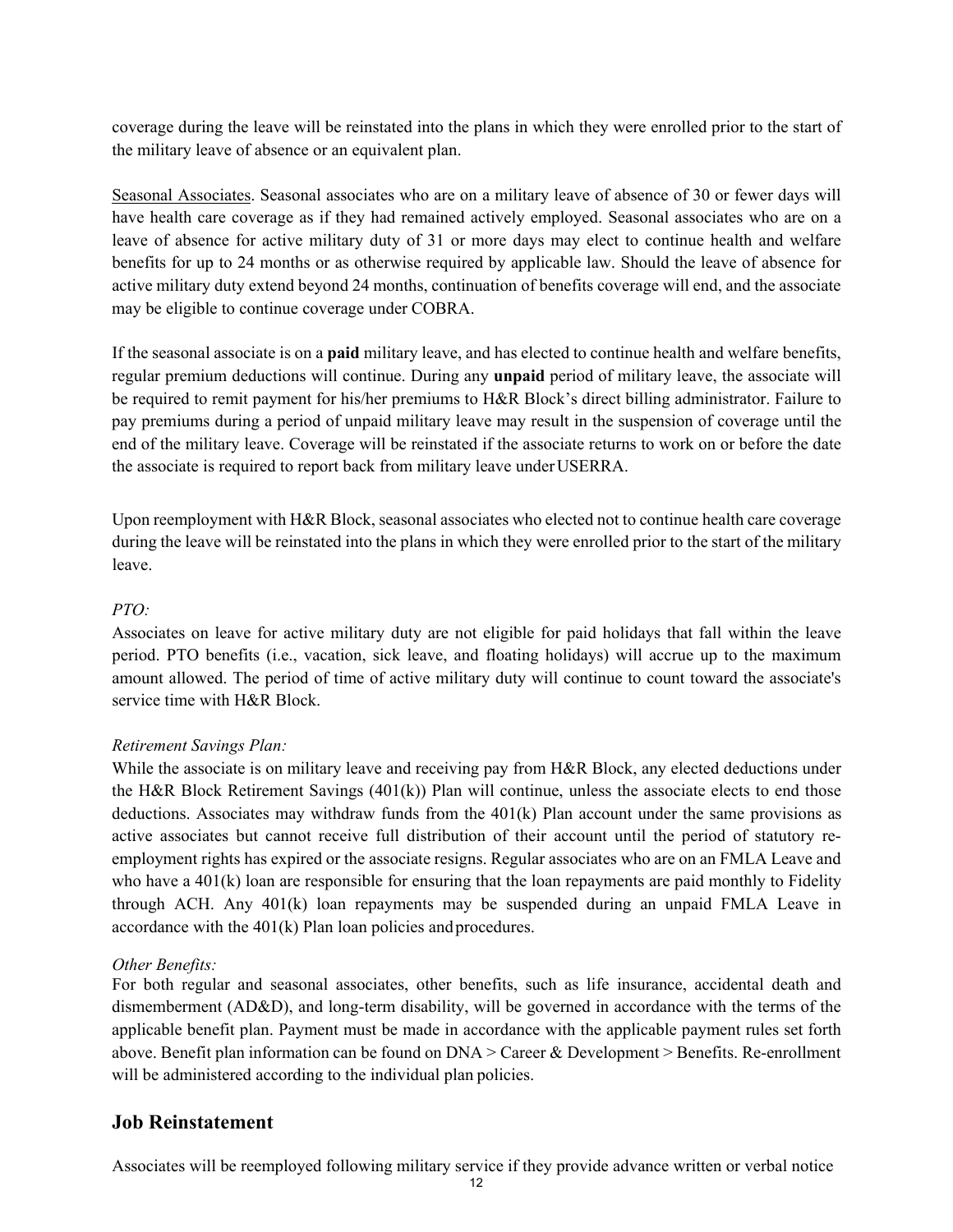<span id="page-12-0"></span>to their manager of their military service in compliance with applicable law, have five years or less of cumulative military service while employed at H&R Block, return to work or apply for reemployment in a timely manner after the conclusion of their military service, and have not been separated from military service with a disqualifying discharge or under other than honorable conditions.

Associates returning from a military leave of absence will be reemployed in the job they would have attained had they not been absent for military service, with the same seniority, status, and pay, as well as other rights and benefits determined by seniority, or to a comparable job, in accordance with USERRA.

Associates who were in military service for less than 31 days must return to work at the beginning of the next regularly scheduled work period on the first full day after release from service, taking into account safe travel home plus an eight-hour rest period.

Associates returning after a period of military service of more than 30 days, but less than 181 days must submit an application for reemployment within 14 days of release from service.

Associates with more than 180 daysin military service must submit an application for reemployment within 90 days of release from service.

Failure to return to work or to reapply within applicable time limits may result in loss of reemployment rights.

The manager must notify the People Center of an associate's return to work from military leave. If the associate does not return to work, the manager must complete a Separation Review Form.

## <span id="page-12-1"></span>**Jury and Witness Duty Leave**

H&R Block encourages associates to fulfill their obligations when called to jury or witness duty. H&R Block will make no attempt to have jury service of an associate postponed except when critical business conditions necessitate such action. When applicable, state laws regulating jury or witness duty shall supersede this policy.

Associates should submit a copy of the jury and/or trial witness summons to their manager as soon as it is received. Associates serving on jury or witness duty are expected to report to work during any part of a scheduled workday in which the associate is excused from service.

## **Pay During Leave**

#### *Regular Full-Time Associates:*

Regular full-time associates summoned to jury duty will receive their regular wages when absent due to jury duty that occurs during regularly scheduled workdays, up to a maximum of fifteen (15) working days per calendar year or as otherwise required by law. In addition, regular full-time associates will receive their regular wages if summoned to appear in court as a witness provided supporting documentation of witness status is submitted and provided that the action is not one in which the associate is a named party.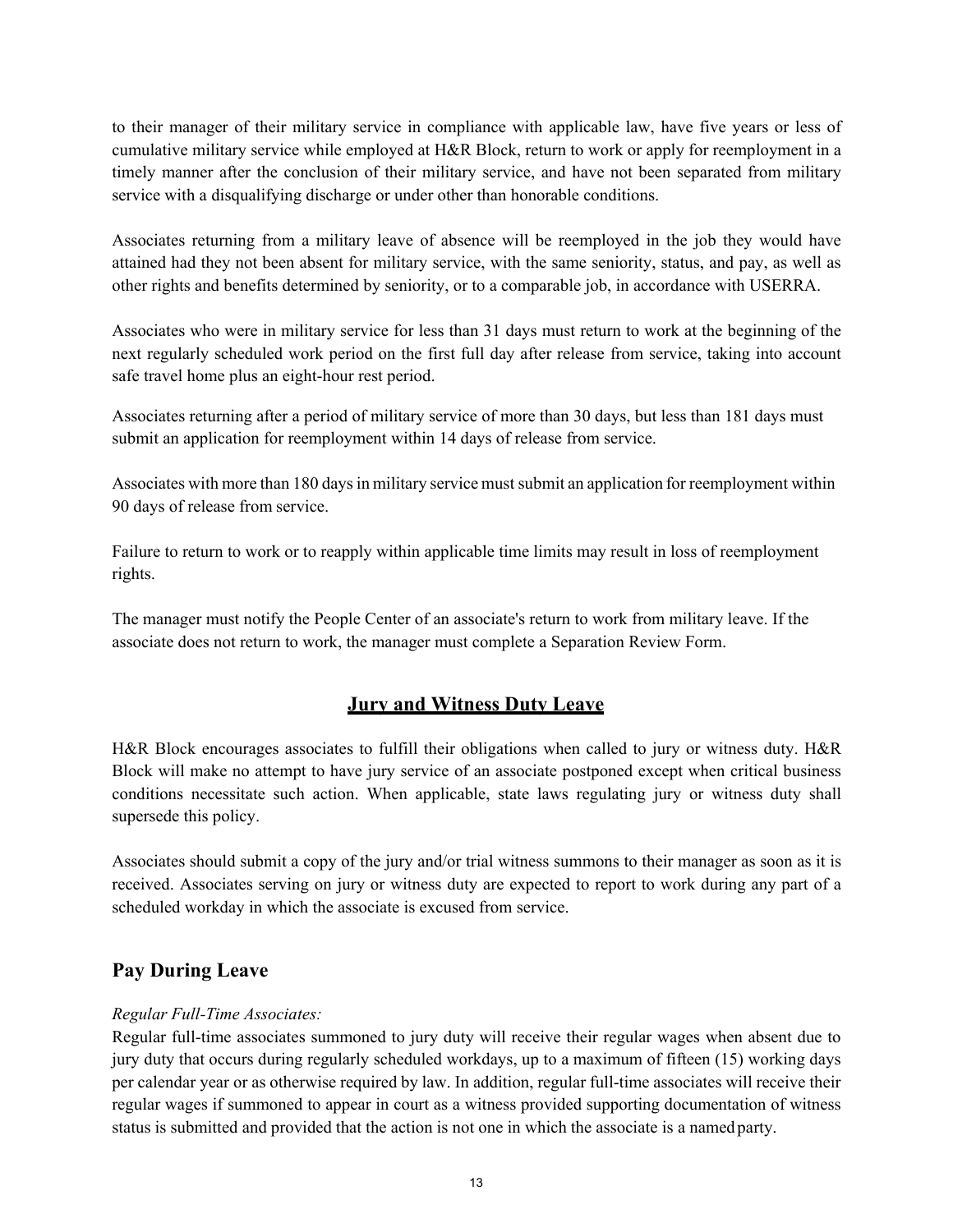<span id="page-13-0"></span>A regular full-time associate that is called to jury and/or witness duty while on an approved paid leave of absence will be eligible for jury duty pay. An associate will not be eligible for jury duty pay during any unpaid portion of a leave of absence.

Associates may retain any funds received as payment for jury duty and/or witness fees.

#### *Regular Part-Time and Seasonal Associates:*

Regular hourly part-time and seasonal associates who are called to serve on jury duty or as a witness will be granted time off without pay, unless otherwise required by state law. Salaried part-time and seasonal associates will be paid in accordance with federal and state law.

Associates may retain any funds received as payment for jury duty and/or witness fees.

## **Voting Leave**

<span id="page-13-1"></span>H&R Block encourages all associates to fulfill their civic responsibility to vote in all official public elections and will comply with all applicable state and municipal voting time laws.

Managers are responsible for ensuring that associates have adequate time away from work or adequate time outside of scheduled work hours to vote in official public elections. Associates should provide notice, preferably in writing, to their manager if they do not have sufficient non-working time during polling hours in which to vote and should work with their manager to schedule time away from work for voting.

Given the consistently higher participation rates and, consequently, longer lines, that occur in federal elections (i.e., an election to select a Presidential or Congressional candidate), associates who are scheduled to work during such an election may request up to four paid hours at any point in the day to vote or to volunteer at a polling place (documentation of volunteer activities may be required).

For all other elections, associates who are registered to vote and scheduled to work on Election Day during the hours voting polls are open may request up to three hours of paid time off as necessary for voting purposes to ensure they have three consecutive hours in which to vote. For example, if an associate is scheduled to work from 8:00 a.m. to 5:00 p.m., and the polls are open from 6:00 a.m. to 7:00 p.m., the associate would be eligible to request one hour of paid time off to allow the associate three consecutive hours to vote in the morning or evening. However, if the associate is scheduled to work only from 12:00 p.m. to 4:00 p.m., the associate would not be eligible for any paid time off to vote because the associate has three consecutive hours outside of working time to vote.

H&R Block will comply with applicable requirements for associates who work in states with greater or different voting time laws.

## **Bereavement Leave**

H&R Block recognizes that bereavement is one of the most a difficult life events, requiring time to grieve and also fulfill family obligations. We further recognize that failure to take bereavement leave this time may negatively impact an associate's successful transition back to a more normal routine. Therefore, to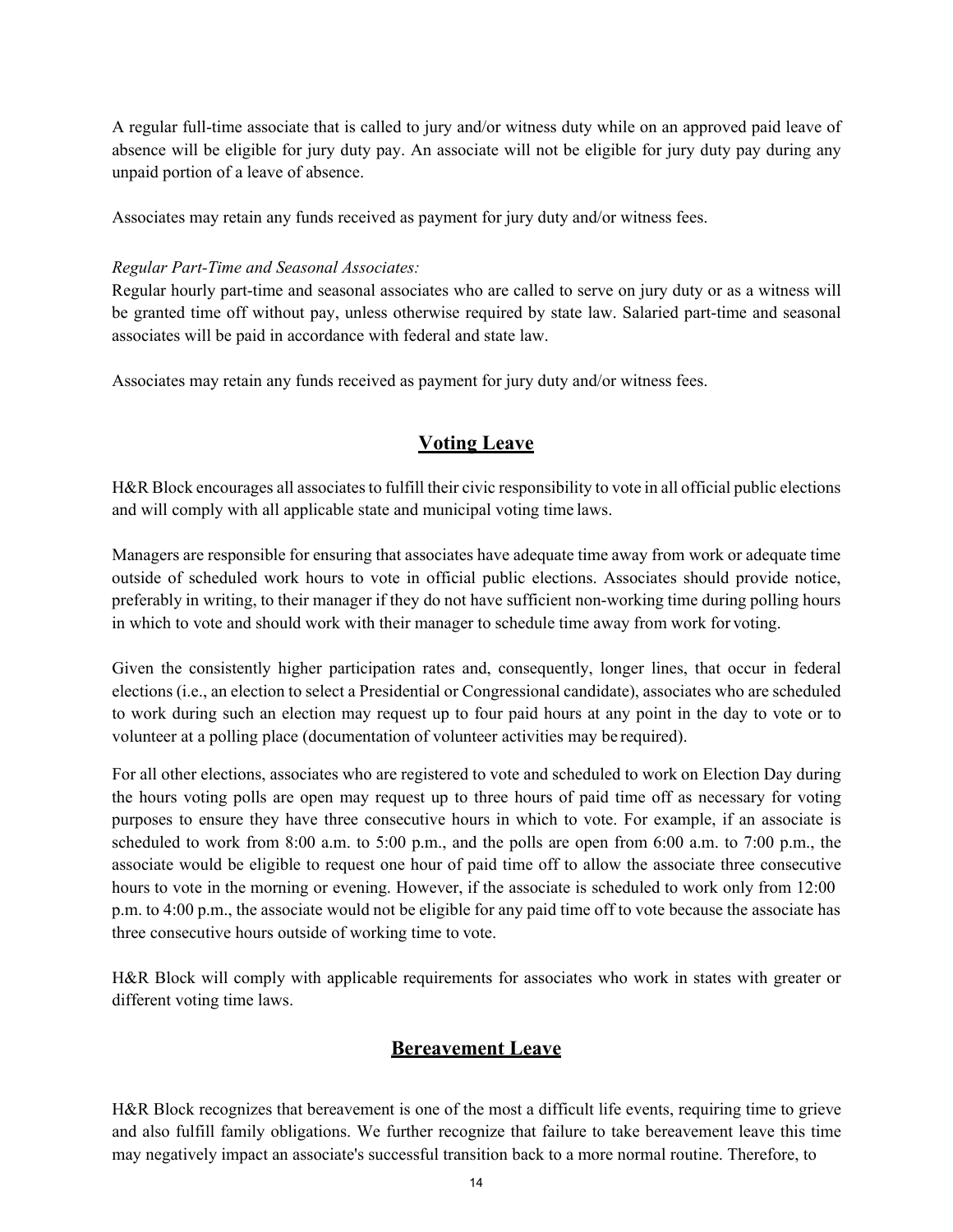support our associates, we grant the following time off from work.

Regular full-time and part-time associates who are scheduled to work 20 or more hours per week are eligible for up to five days paid time off in the event of the death (including stillbirth or miscarriage) of an immediate family member. An immediate family member includes the associate's spouse, domestic partner (as defined in the Domestic Partner Benefits Program), child, child of a domestic partner, stepchild, parent, stepparent, sibling, stepsister, stepbrother, grandparent, grandchildren, father-in-law, mother-in-law, daughter-in-law, son-in-law, brother-in-law, sister-in-law, and or any other relative residing with the associate or any person who has acted in the capacity as a parent or guardian.

Understanding that individual circumstances may vary and there are situations that may warrant additional time-off from work, please allow your manager to help you by communicating with them and requesting additional time off beyond five days if needed.

Eligible associates are responsible for notifying their manager when the death of an immediate family member occurs. Proof of death and the relationship to the associate may be required.

Eligible associates are responsible for accurately reporting bereavement leave in Kronos to ensure correct pay during the bereavement leave period.

<span id="page-14-0"></span>An eligible associate that is on an approved paid leave of absence will be eligible for bereavementpay. An eligible associate will not be eligible for bereavement pay during any unpaid portion of a leave of absence.

Regular hourly associates may use other Paid Time Off (i.e., vacation, personal days, floating holidays) to continue wages. If the associate has no PTO available, any additional time off will be unpaid. If approved, regular salaried associates may take paid time away from the office to continue wages. However, salaried associates are only able to take paid time away from the office during any approved leave of absence – regardless of whether the underlying absence is for personal, medical or other reasons – up to the same limits established for hourly associates taking vacation (e.g., 10 days for associates with 1-4 years of service, 15 daysfor associates with 5-9 years of service, and 20 daysfor associates with 10 or more years of service).

H&R Block will comply with applicable requirements for associates who work in states with greater or different bereavement leave laws.

### **Other Leaves of Absence**

Additional leaves of absence may be provided under applicable state law, such as pregnancy disability leave, bone marrow donation leave, and school activities leave. H&R Block will comply with all statespecific leave of absence laws. Please contact the People Center at 877-2CALL-HR (877-222-5547) for additional information.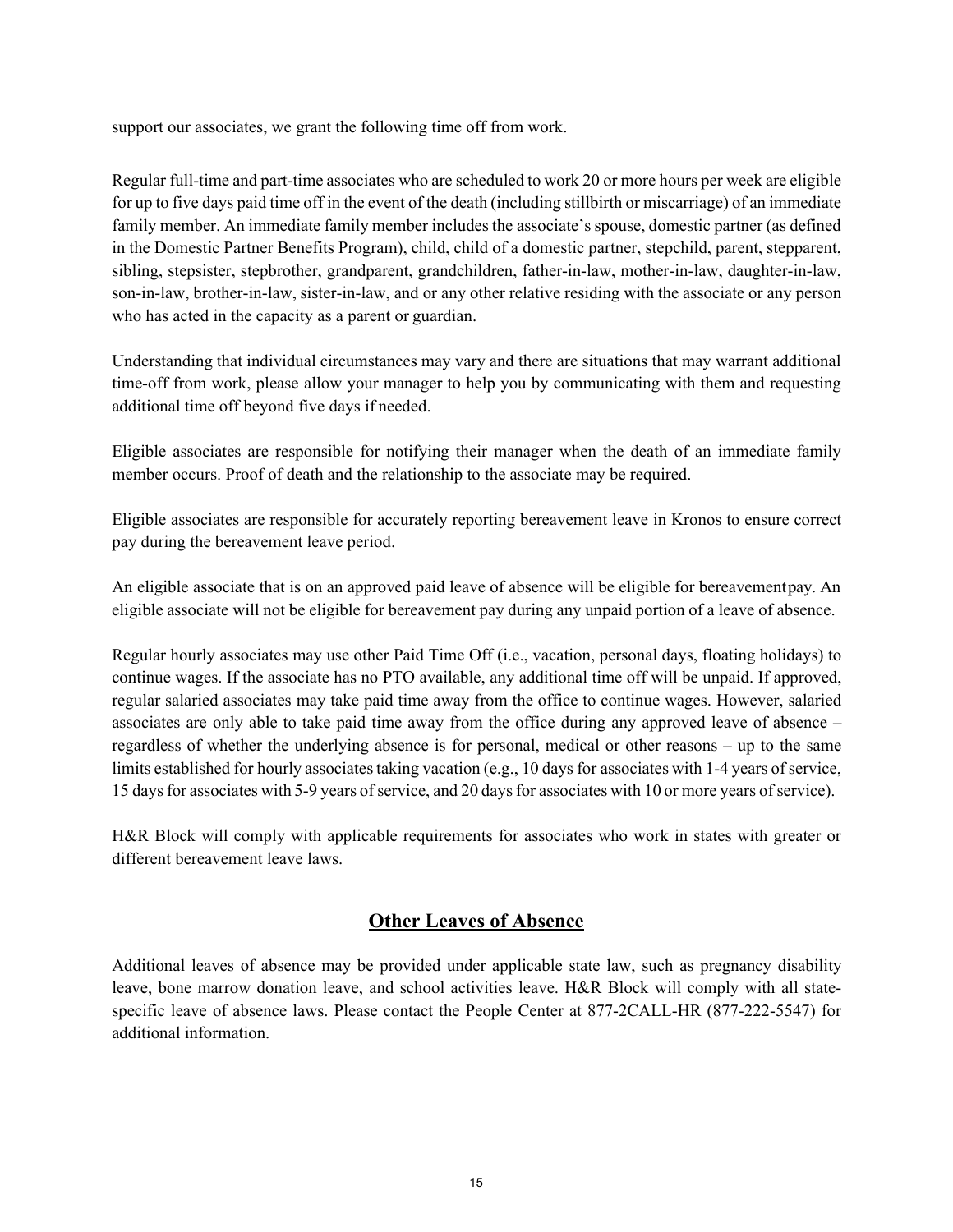## <span id="page-15-1"></span>**Paid Caregiver Leave**

<span id="page-15-0"></span>At H&R Block we understand how important it is to balance life and work and that there are times your family may need additional care. To help support your family during a difficult time, H&R Block offers eligible U.S. **regular associates** up to 4 weeks of paid time off during a rolling 12- month period to care for a spouse, domestic partner, child or parent who is dealing with a serious health condition.

This is a company-provided benefit and is in addition to, and will be coordinated with, any local or state statutory paid family leave benefits that may be available to an associate.

## **Eligibility**

The associate must be a regular H&R Block associate and have been employed by H&R Block for at least twelve (12) months and worked at least 1,250 hours during the 12-month period immediately preceding the leave. The request for paid caregiver leave benefits may be used beginning on or after January 1, 2022 and can only be used while the associate is employed at H&R Block. Paid caregiver leave benefits will be approved for time off that would qualify under the FMLA or the H&R Block Leave of Absence policy to care for a covered family member who has a serious health condition.

Associates are eligible for this leave even if their FMLA bank has otherwise been exhausted. (For example, an associate who already has used 12 weeks of FMLA for his/her own serious health condition may still qualify for paid Caregiver Leave in the same 12-month period.)

## **Exclusions**

A family member of the associate who is not a spouse/domestic partner, child,or parent, as defined below.

### **Definitions**

**Parent** – biological, adoptive, step or foster father or mother or any other individual who stood *in* loco parentis to the associate when he/she was a minor.

**Child** - biological, adopted, or foster child, a stepchild, a legal ward, or a child of a person standing *in loco parentis*, who is either under age 18 or [age 18 or older and incapable of](https://www.dol.gov/whd/regs/compliance/whdfs28k.htm) self-care [because of a](https://www.dol.gov/whd/regs/compliance/whdfs28k.htm)  [mental or physical disability a](https://www.dol.gov/whd/regs/compliance/whdfs28k.htm)t the time that FMLA leave is to commence.

**Spouse** - husband or wife as defined or recognized in the State where the individual was married and includes individuals in a same-sex marriage or common law marriage. Spouse also includes a husband or wife in a marriage that was validly entered into outside of the United States if the marriage could have been entered into in at least one State.

**Domestic Partner** - A committed relationship between two adults, of the opposite sex or same sex, that meets all the requirements set out in, and has been documented by submitting, an Affidavit of Domestic Partnership to H&R Block.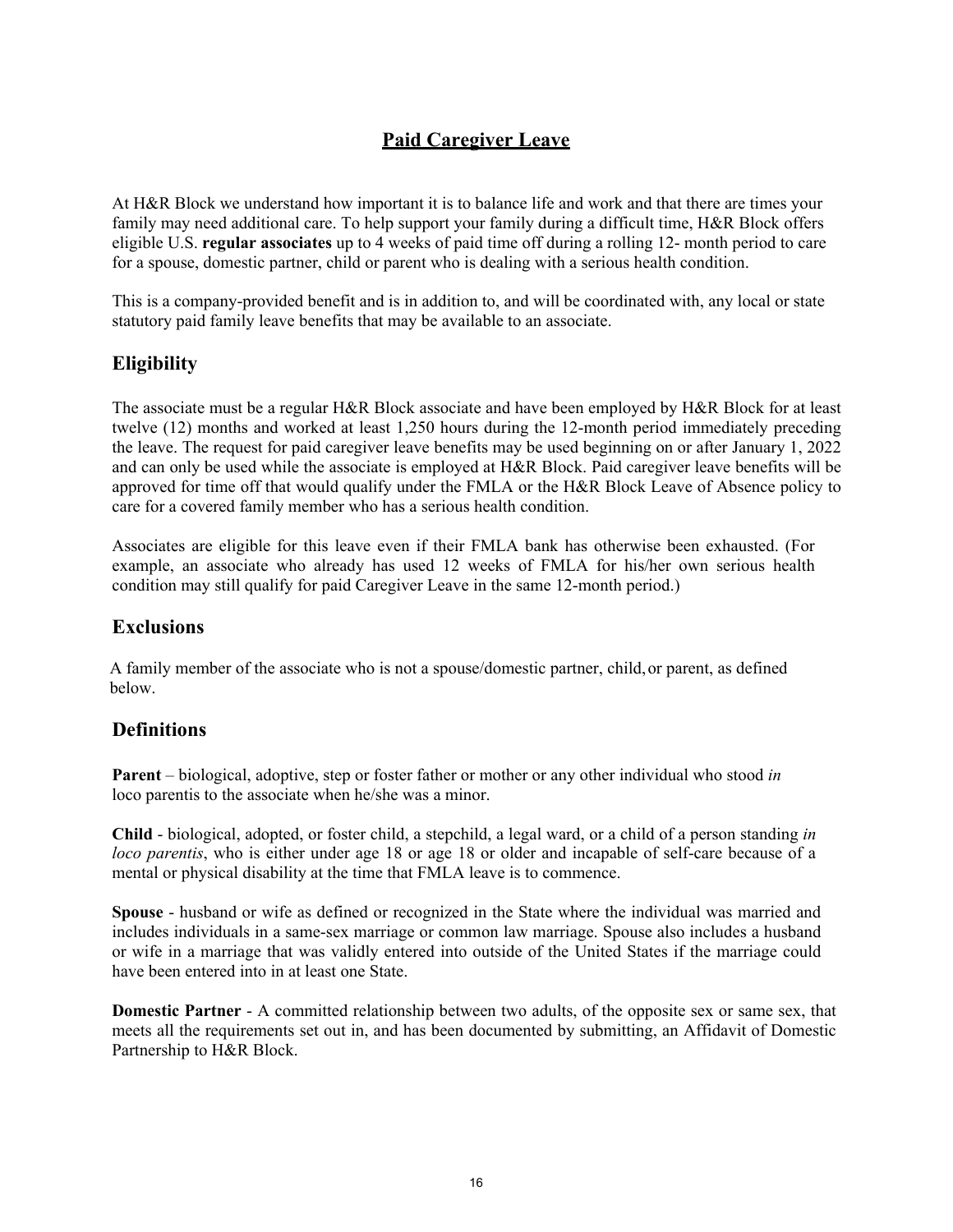## <span id="page-16-0"></span>**Policy**

Effective January 1, 2022, H&R Block will provide up to 4 weeks of paid time off during a rolling 12-month period to care for a covered family member with a serious health condition.

- **Applying for Leave**. Associates are required to apply for and be approved for FMLA (or for equivalent leave under the H&R Block Leave of Absence Policy) to care for a family member with a serious health condition to be entitled to the paid caregiver leave benefit. Associate may be required to submit documentation of the need to care for the family member, to the extent allowed by law. Associates can contact NY Life for information on FMLA and other local or state leaves at 888-842- 4462. H&R Block will not interfere with, restrain, or deny the exercise of, or the attempt to exercise, any right provided under this policy. H&R Block will not discharge, or in any other manner discriminate against, any individual for opposing any practice prohibited by this policy.
- **How this works with other Leaves**. Paid caregiver leave must be taken concurrently with other available leave to the extent allowed by law and will not be granted consecutively unless required by law.
- **Notice of Intent to Take Leave**. Associate should inform their people leader of their leave plans at least thirty (30) days in advance, absent extenuating circumstances.
- **Leave Taken as Blocks of Time**. Associates may take the paid caregiver leave benefits intermittently, but in no less than four-hour blocks oftime.
- **How this works with PTO/Vacation/Sick Leave**. Paid caregiver leave is separate from paid time off, vacation and/or sick leave, and in general cannot be used concurrently unless concurrent use is specifically allowed by law. Additionally, the Company will not grant paid caregiver leave consecutively with paid time off, vacation and/or sick leave unless required by law.
- **Payments**. Caregiver leave will be paid through H&R Block payroll on regular payroll dates subject to normal withholdings. Any elected deductions, including the H&R Block Retirement Savings  $(401(k))$  Plan, will continue.
- **Termination**. Upon termination of employment, associates are not eligible for payment of any unused caregiverleave.
- **Coordinating Leave Time**. If both parents work for H&R Block, both parents can take paid caregiver leave to care for a child with a serious health condition under this policy but are expected to coordinate their leave time off in a manner beneficial to the business, to the extent allowed by law.
- <span id="page-16-1"></span>• **How this works with State Paid Family Leave**. Paid caregiver leave will be coordinated with paid family leave provided through state paid family leave programs (PFL) to the extent allowed by law. Accordingly, to be eligible for this benefit, associates are expected to apply for available PFL benefits. Paid caregiver leave will function as a top up to 100% base pay for up to four (4) weeks (meaning, the combination of state or local leave and caregiver leave provided by H&R Block, will in no instance be more than 100% of pay). State specific guidance is noted below:
	- **Washington**: For associates working in Washington, paid caregiver leave will be a supplemental benefit to Washington Paid Family and Medical Leave. An associate may not receive more caregiver leave pay under the H&R Block Parental Leave Policy than will be required to provide the associate with a total of 100% of his/her base pay for the absence.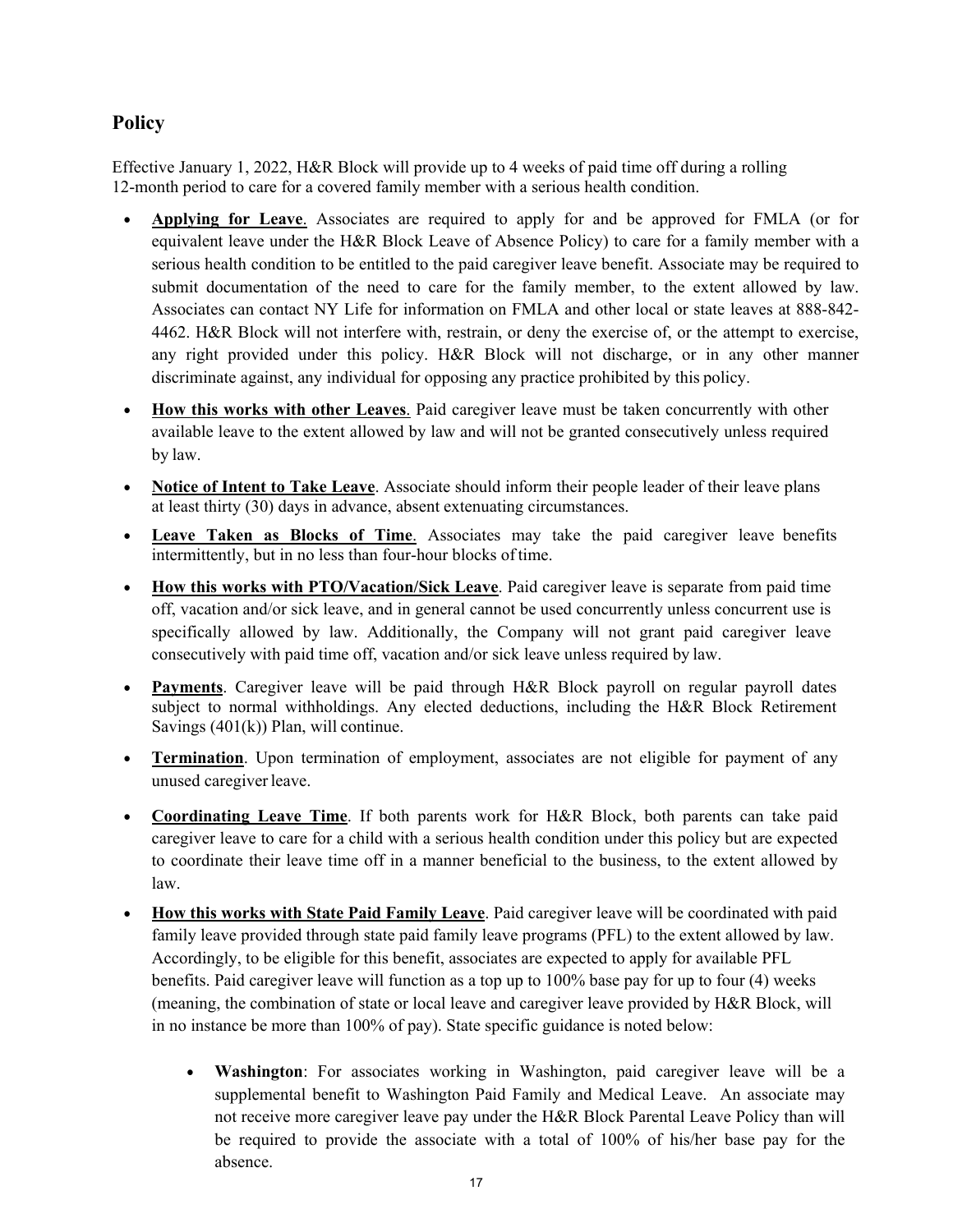• **District of Columbia**: H&R Block will coordinate paid caregiver leave benefits by estimating what the associate is expected to receive under the District of Columbia PFL and will pay a top up that will bring the associate up to 100% base pay. If the associate receives less PFL than estimated, he/she must promptly inform H&R Block.

## **Process**

#### **Associate responsibilities:**

- Discuss the need for caregiver leave with their people leader and People & Culture Business Partner.
- Contact H&R Block's leave administrator, New York Life at 888-842-4462 to initiate the leave process at least thirty (30) days in advance of the needed leave, pending extenuating circumstances.
- Provide any documentation required to New York Life to process theleave.

#### **Manager responsibilities:**

- Inform the People & Culture Business Partner and Benefits team of the last day worked and the first day back to work.
- Support the associate in their transition to their leave and back to work.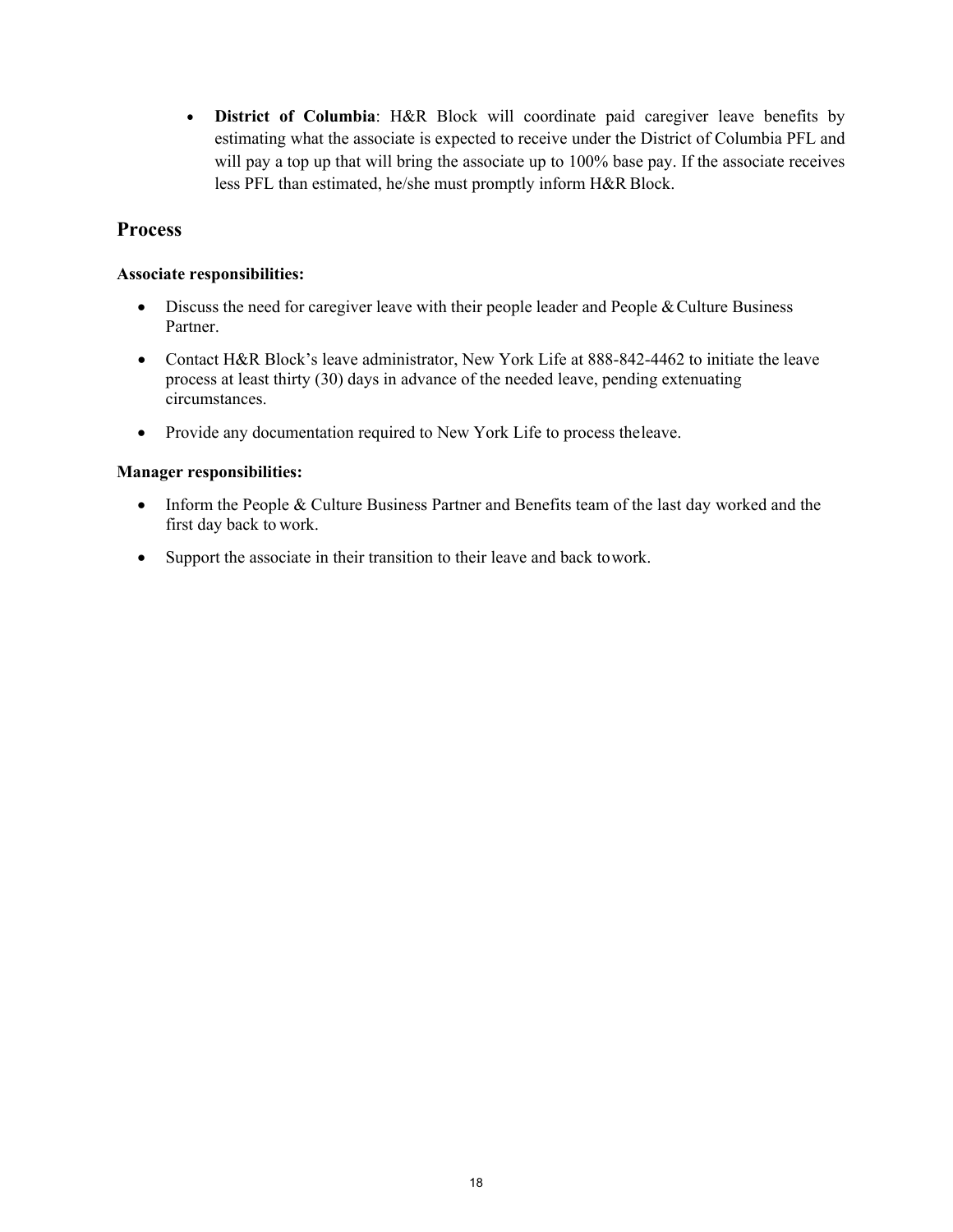## **Paid Parental Leave**

<span id="page-18-0"></span>At H&R Block we know that growing your family is an exciting time, and we understand how important it is to balance life and work and build a strong foundation with your new addition. To help support you and your family during this time, H&R Block offers eligible U.S. **regular associates** up to 8 weeks of paid time off to bond with a new child within the first twelve (12) months following birth, adoption or the birth of a child through surrogacy. This is for both the birth parent and non-birth parent. This is a company-provided benefit and is in addition to, and will be coordinated with, any local or state statutory paid family leave benefits that may be available to an associate.

## **Eligibility**

The associate must be a regular H&R Block associate who has welcomed a new child into the family through birth, adoption, or the birth of a child through surrogacy. Associates are eligible the first day of the month following the associate's hire date, unless greater coverage is required by law. The child must have been born or placed with the associate on or after January 1, 2022, and while the associate was an employee of H&R Block. In the event of an adoption, the child must be 17 years old or younger.

If both parents work for H&R Block, both parents can take paid parental leave under this policy but are expected to coordinate their leave time off in a manner beneficial to the business, to the extent allowed by law.

## **Exclusions**

- An associate who is acting as a foster parent is not eligible for the parental leave benefit.
- <span id="page-18-1"></span>• An associate who loses a child through miscarriage or stillbirth does not qualify for this leave benefit, and instead would be covered under the bereavement leave policy and possibly under Short Term Disability, if eligible.

## **Definitions**

<span id="page-18-2"></span>**Parent** – An eligible associate who welcomed a child into their family, whether through birth, adoption or the birth of a child through surrogacy.

## **Policy**

Effective January 1, 2022, H&R Block will provide up to 8 weeks of paid time off to an eligible Parent of a child born or placed into the family on or after January 1, 2022. The maximum benefit of 8 weeks of paid time off will not be increased/extended in cases of multiple births or placements in a single event. This leave is in addition to the short-term disability leave available to eligible birth parents.

- **Timing of Leave**. Paid parental leave may start as early as the day of birth or placement and must be completed within 12 months from the date of birth or placement. Associates are required to apply for paid parental leave and may be required to submit documentation of the birth or placement, to the extent allowed by law.
- **Notice of Intent to Take Leave**. Associate should inform their people leader of their leave plans at least thirty (30) days in advance (absent extenuating circumstances).
- **Leave Taken as Block of Time**. In general, Parental Leave is to be taken in a single block of time. However, in rare instances where business needs permit and with people leader approval, the Company may allow intermittent use of this leave in two- week increments.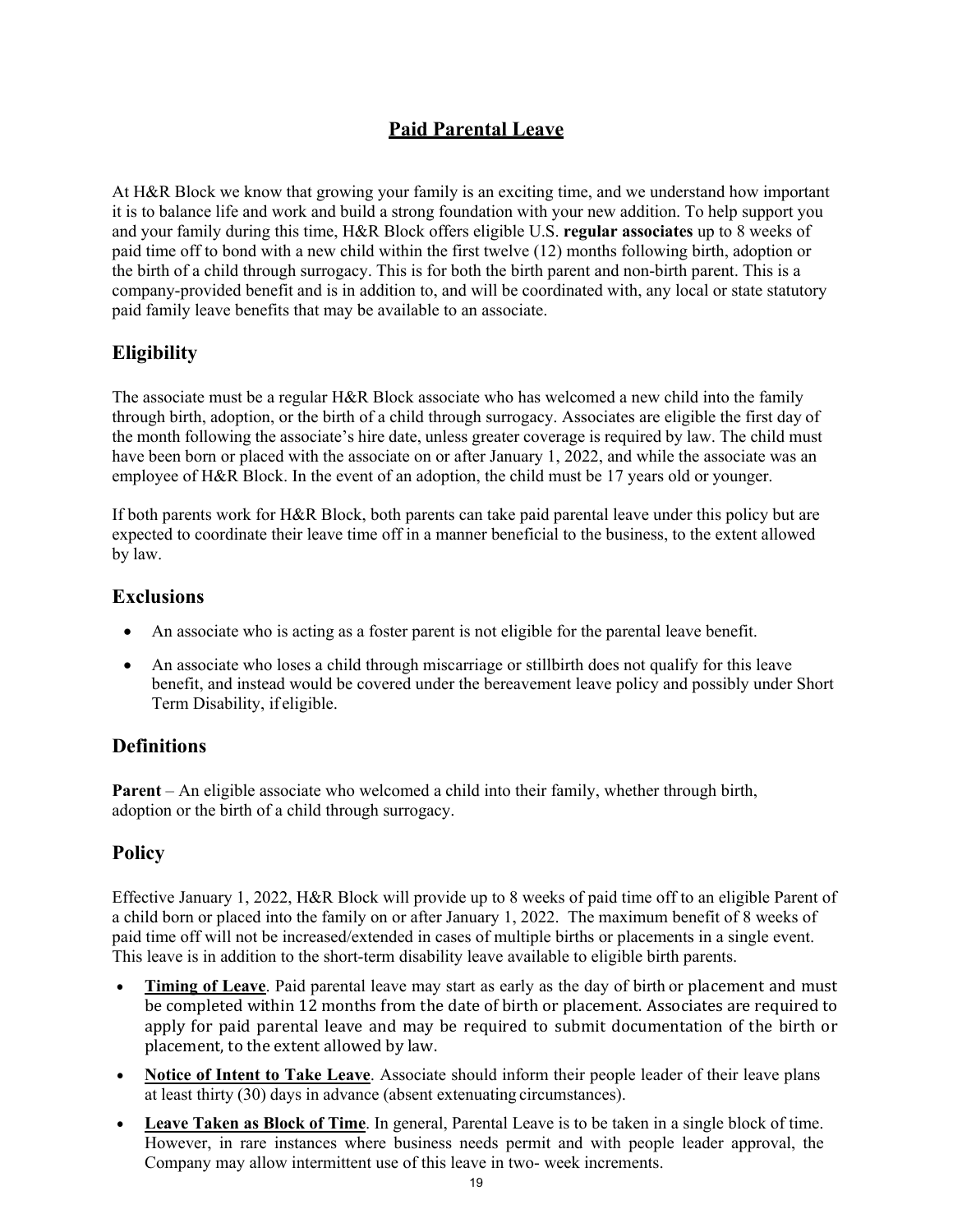- **Payments**. Parental leave will be paid through H&R Block payroll on regular payroll dates subject to normal withholdings. Any elected deductions, including contributions to the H&R Block Retirement Savings (401(k)) Plan, will continue.
- **Termination**. Upon termination of employment, associates are not eligible for payment of any unused parental leave.
- **How this works with FMLA/Statutory Leave**. Associates are expected to apply for available FMLA or other local or state statutory leave in order to be entitled to this paid parental leave benefit. Associates can contact NY Life for information regarding FMLA and other local or state leaves at 888- 842-4462. Paid Parental Leave will be taken concurrently with FMLA/Statutory leave benefits to the extent allowed by law. H&R Block will not interfere with, restrain, or deny the exercise of, or the attempt to exercise, any right provided under this policy. H&R Block will not discharge, or in any other manner discriminate against, any individual for opposing any practice prohibited by this policy.
- **How this works with Short Term Disability Leave**. The parental leave of absence is separate from disability leave of absence under Short Term Disability insurance. Birth mothers who are on an approved disability leave can take paid parental leave after their disability leave ends.
- **How this works with PTO/Vacation/Sick Leave**. Paid parental leave is separate from paid time off, vacation and/or sick leave, and in general cannot be used concurrently with these leaves unless concurrent use is specifically allowed by law. Additionally, the Company will not grant paid parental leave consecutively with paid time off, vacation and/or sick leave unless required by law.
- <span id="page-19-0"></span>• **How this works with State Paid Family Leave**. Paid parental leave will be coordinated with paid family leave provided through state paid family leave programs (PFL) to the extent allowed by law. Accordingly, to be eligible for this benefit, associates are expected to apply for available PFL benefits. Paid parental leave will function as a top up to 100% base pay for up to eight (8) weeks (meaning, the combination of state or local leave and parental leave provided by H&R Block, will in no instance be more than 100% of pay). State specific guidance is noted below:
	- **Washington**: For associates working in Washington, paid parental leave will be a supplemental benefit to Washington Paid Family and Medical Leave. An associate may not receive more parental leave pay under the H&R Block Parental Leave Policy than will be required to provide the associate with a total of 100% of his/her base pay for theabsence.
	- **District of Columbia**: H&R Block will coordinate paid parental leave benefits by estimating what the associate is expected to receive under the District of Columbia PFL and will pay a top up that will bring the associate up to 100% base pay. If the associate receives less PFL than estimated, he/she must promptly inform H&R Block.

## **Process**

### **Associate responsibilities:**

- Discuss the need for parental leave with their people leader and People & Culture Business Partner.
- Contact H&R Block's leave administrator, New York Life at 888-842-4462 to initiate the leave process at least thirty (30) days before birth or placement.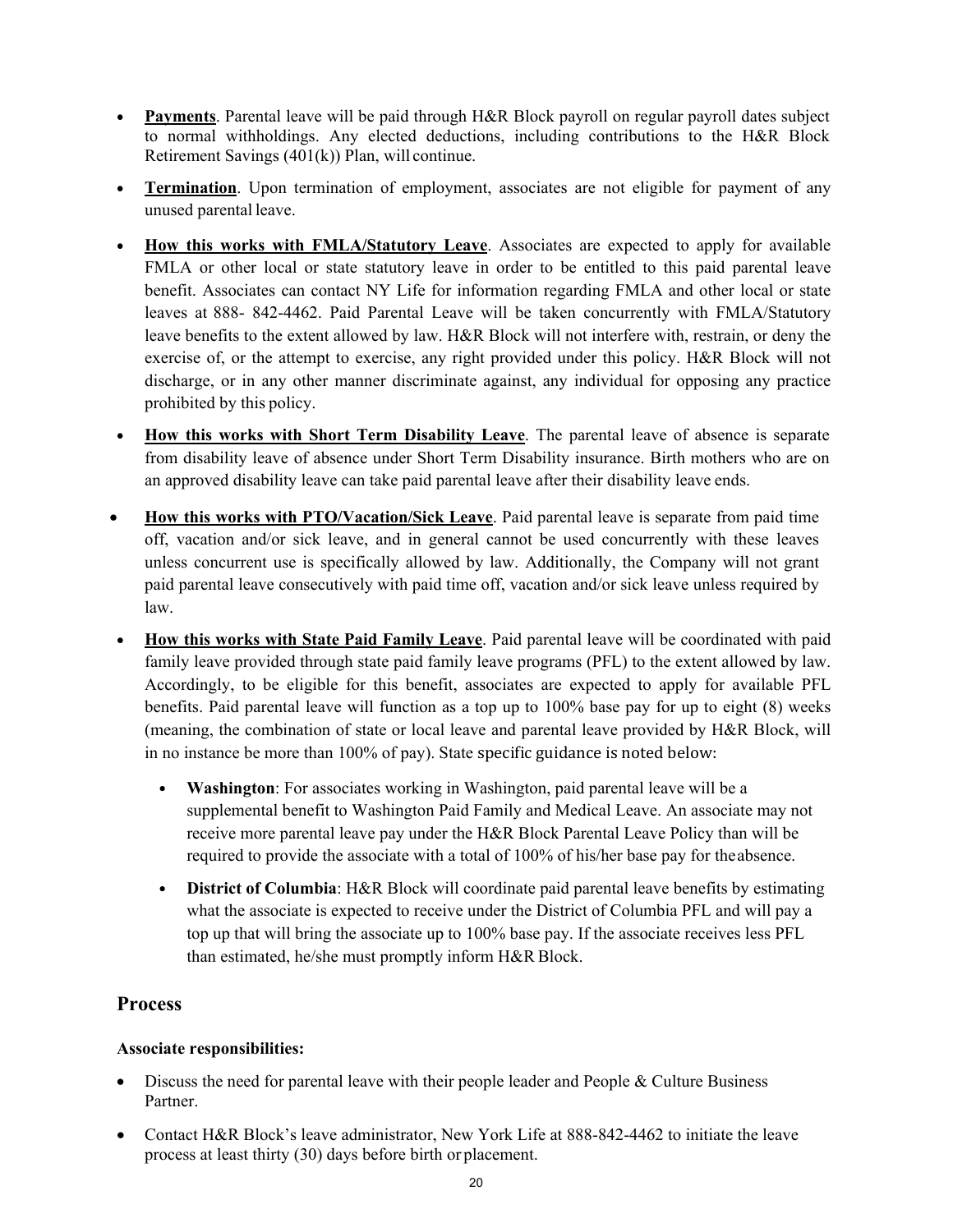• Provide any documentation required to New York Life to process theleave.

#### **Manager responsibilities:**

- Inform the People & Culture Business Partner and Benefits team of the last day worked and the first day back to work.
- Support the associate in their transition to their leave and back towork.